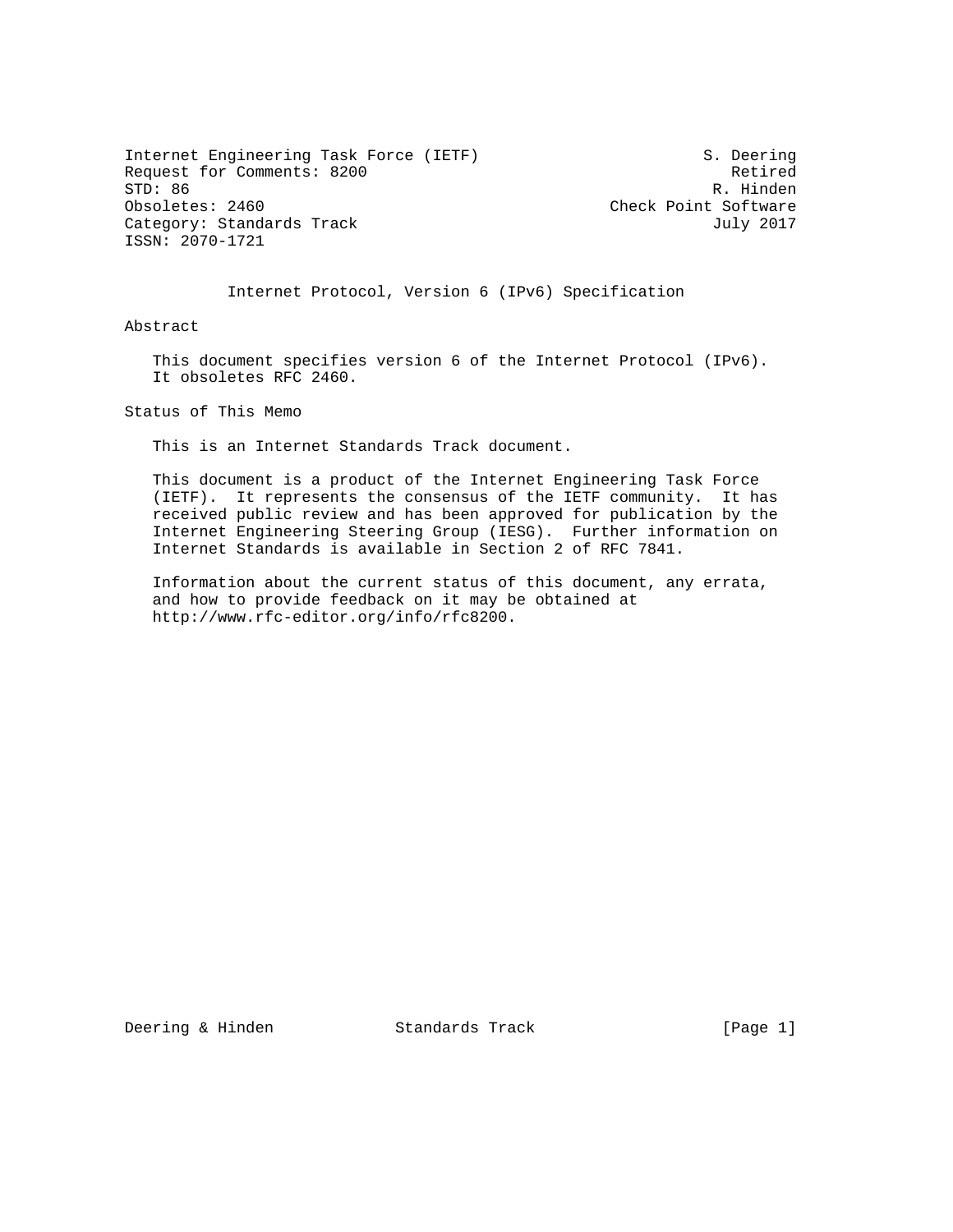Copyright Notice

 Copyright (c) 2017 IETF Trust and the persons identified as the document authors. All rights reserved.

 This document is subject to BCP 78 and the IETF Trust's Legal Provisions Relating to IETF Documents (http://trustee.ietf.org/license-info) in effect on the date of

 publication of this document. Please review these documents carefully, as they describe your rights and restrictions with respect to this document. Code Components extracted from this document must include Simplified BSD License text as described in Section 4.e of the Trust Legal Provisions and are provided without warranty as described in the Simplified BSD License.

 This document may contain material from IETF Documents or IETF Contributions published or made publicly available before November 10, 2008. The person(s) controlling the copyright in some of this material may not have granted the IETF Trust the right to allow modifications of such material outside the IETF Standards Process. Without obtaining an adequate license from the person(s) controlling the copyright in such materials, this document may not be modified outside the IETF Standards Process, and derivative works of it may not be created outside the IETF Standards Process, except to format it for publication as an RFC or to translate it into languages other than English.

Deering & Hinden Standards Track [Page 2]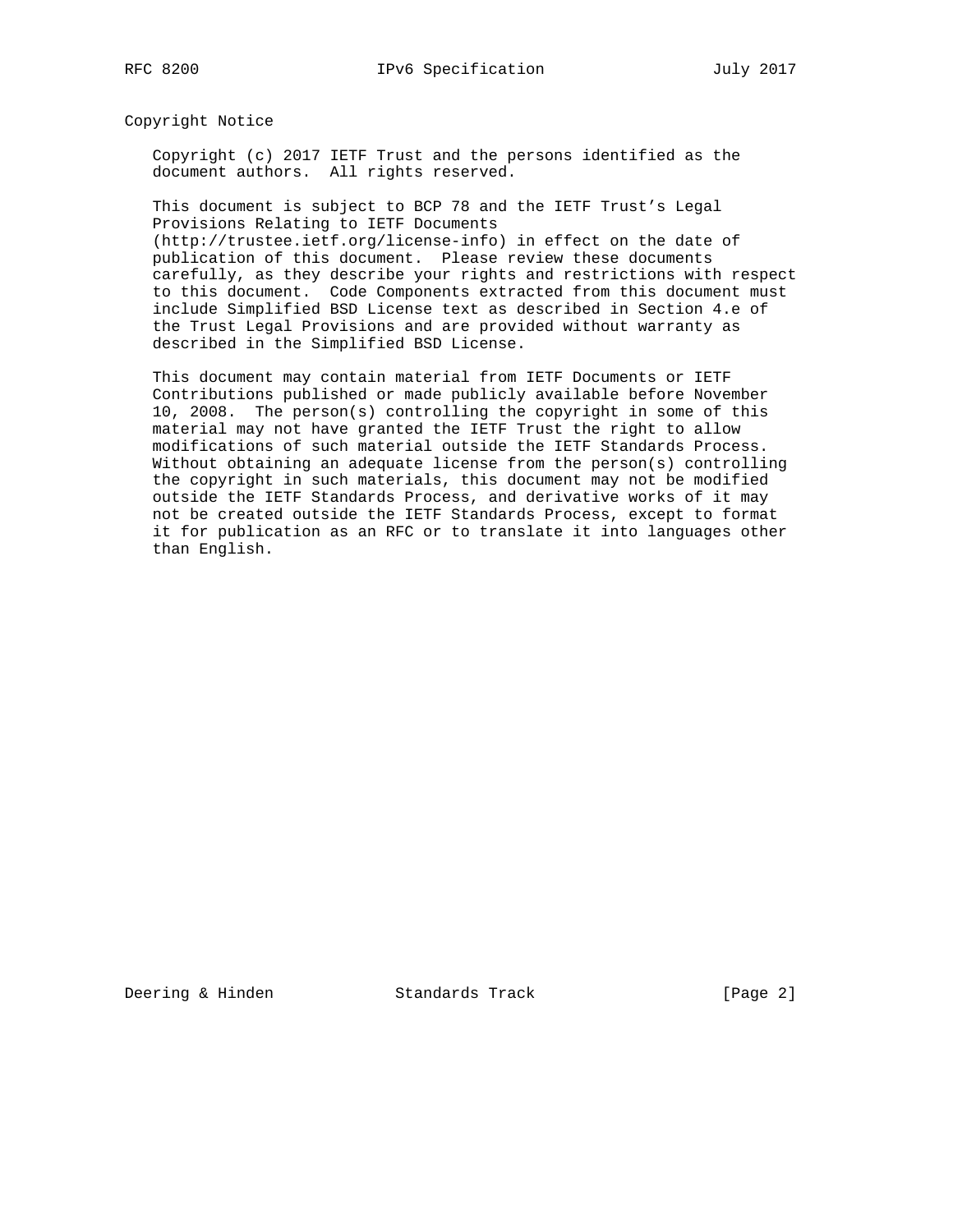| Table of Contents |  |
|-------------------|--|
|-------------------|--|

| $1$ .          |                                                |  |  | $\overline{4}$ |
|----------------|------------------------------------------------|--|--|----------------|
| 2.             |                                                |  |  | 5              |
| $\mathcal{E}$  |                                                |  |  | 6              |
| 4 <sub>1</sub> |                                                |  |  | 7              |
| 4.1.           | Extension Header Order                         |  |  | 10             |
| 4.2.           |                                                |  |  | 11             |
| 4.3.           | Hop-by-Hop Options Header                      |  |  | 13             |
| 4.4.           |                                                |  |  | 14             |
| 4.5.           |                                                |  |  | 15             |
| 4.6.           | Destination Options Header                     |  |  | 23             |
| 4.7.           |                                                |  |  | 24             |
| 4.8.           | Defining New Extension Headers and Options     |  |  | 24             |
| 5.             |                                                |  |  | 25             |
| б.             |                                                |  |  | 26             |
| 7 <sub>1</sub> |                                                |  |  | 26             |
|                | 8. Upper-Layer Protocol Issues                 |  |  | 27             |
|                |                                                |  |  | 2.7            |
| 8.2.           | Maximum Packet Lifetime                        |  |  | 28             |
|                | 8.3. Maximum Upper-Layer Payload Size          |  |  | 29             |
| 8.4.           | Responding to Packets Carrying Routing Headers |  |  | 29             |
|                |                                                |  |  | 29             |
|                |                                                |  |  | 30             |
|                |                                                |  |  | 32             |
| 11 1           | Normative References                           |  |  | 32             |
| 11.2.          | Informative References                         |  |  | 33             |
|                | Appendix A. Formatting Guidelines for Options  |  |  | 36             |
| Appendix B.    | Changes Since RFC 2460                         |  |  | 39             |
|                |                                                |  |  | 42             |
|                |                                                |  |  | 42             |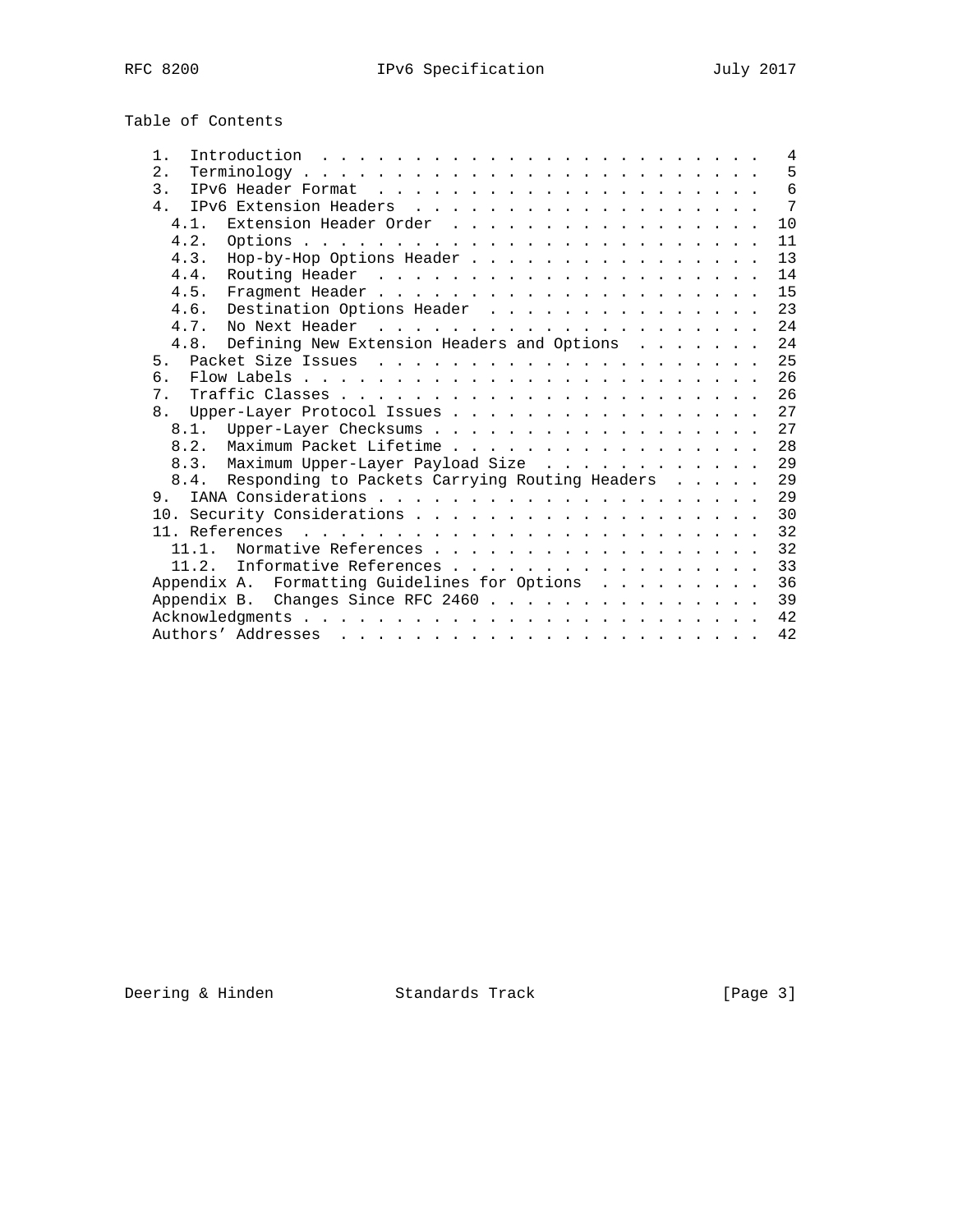# 1. Introduction

 IP version 6 (IPv6) is a new version of the Internet Protocol (IP), designed as the successor to IP version 4 (IPv4) [RFC791]. The changes from IPv4 to IPv6 fall primarily into the following categories:

o Expanded Addressing Capabilities

 IPv6 increases the IP address size from 32 bits to 128 bits, to support more levels of addressing hierarchy, a much greater number of addressable nodes, and simpler autoconfiguration of addresses. The scalability of multicast routing is improved by adding a "scope" field to multicast addresses. And a new type of address called an "anycast address" is defined; it is used to send a packet to any one of a group of nodes.

o Header Format Simplification

 Some IPv4 header fields have been dropped or made optional, to reduce the common-case processing cost of packet handling and to limit the bandwidth cost of the IPv6 header.

o Improved Support for Extensions and Options

 Changes in the way IP header options are encoded allows for more efficient forwarding, less stringent limits on the length of options, and greater flexibility for introducing new options in the future.

o Flow Labeling Capability

 A new capability is added to enable the labeling of sequences of packets that the sender requests to be treated in the network as a single flow.

o Authentication and Privacy Capabilities

 Extensions to support authentication, data integrity, and (optional) data confidentiality are specified for IPv6.

 This document specifies the basic IPv6 header and the initially defined IPv6 extension headers and options. It also discusses packet size issues, the semantics of flow labels and traffic classes, and the effects of IPv6 on upper-layer protocols. The format and semantics of IPv6 addresses are specified separately in [RFC4291]. The IPv6 version of ICMP, which all IPv6 implementations are required to include, is specified in [RFC4443].

Deering & Hinden Standards Track [Page 4]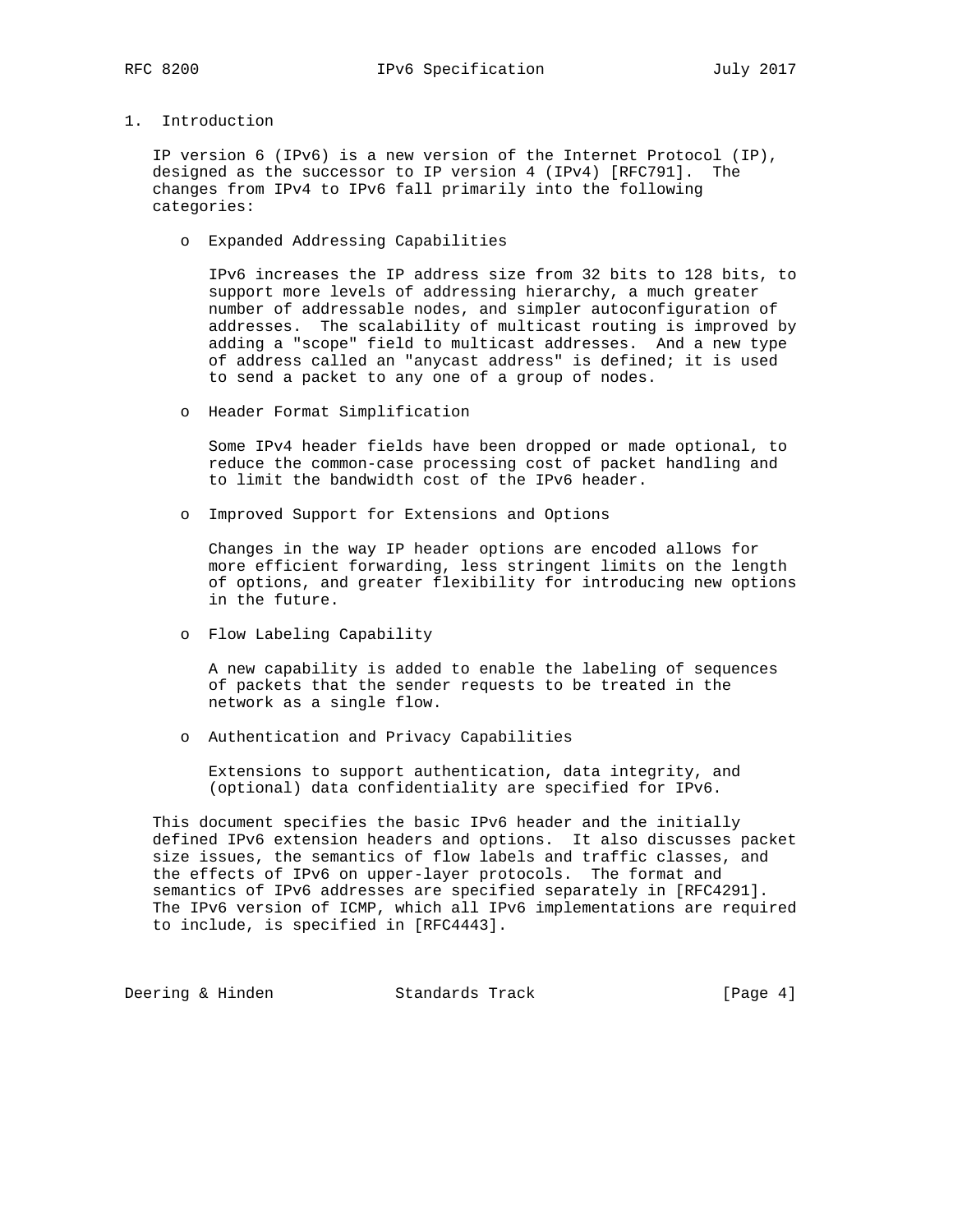The data transmission order for IPv6 is the same as for IPv4 as defined in Appendix B of [RFC791].

 Note: As this document obsoletes [RFC2460], any document referenced in this document that includes pointers to RFC 2460 should be interpreted as referencing this document.

2. Terminology

node a device that implements IPv6.

 router a node that forwards IPv6 packets not explicitly addressed to itself. (See Note below.)

host any node that is not a router. (See Note below.)

- upper layer a protocol layer immediately above IPv6. Examples are transport protocols such as TCP and UDP, control protocols such as ICMP, routing protocols such as OSPF, and internet-layer or lower-layer protocols being "tunneled" over (i.e., encapsulated in) IPv6 such as Internetwork Packet Exchange (IPX), AppleTalk, or IPv6 itself.
- link a communication facility or medium over which nodes can communicate at the link layer, i.e., the layer immediately below IPv6. Examples are Ethernets (simple or bridged); PPP links; X.25, Frame Relay, or ATM networks; and internet-layer or higher-layer "tunnels", such as tunnels over IPv4 or IPv6 itself.
	- neighbors nodes attached to the same link.

interface a node's attachment to a link.

- address an IPv6-layer identifier for an interface or a set of interfaces.
- packet an IPv6 header plus payload.
- link MTU the maximum transmission unit, i.e., maximum packet size in octets, that can be conveyed over a link.
- path MTU the minimum link MTU of all the links in a path between a source node and a destination node.

Deering & Hinden Standards Track [Page 5]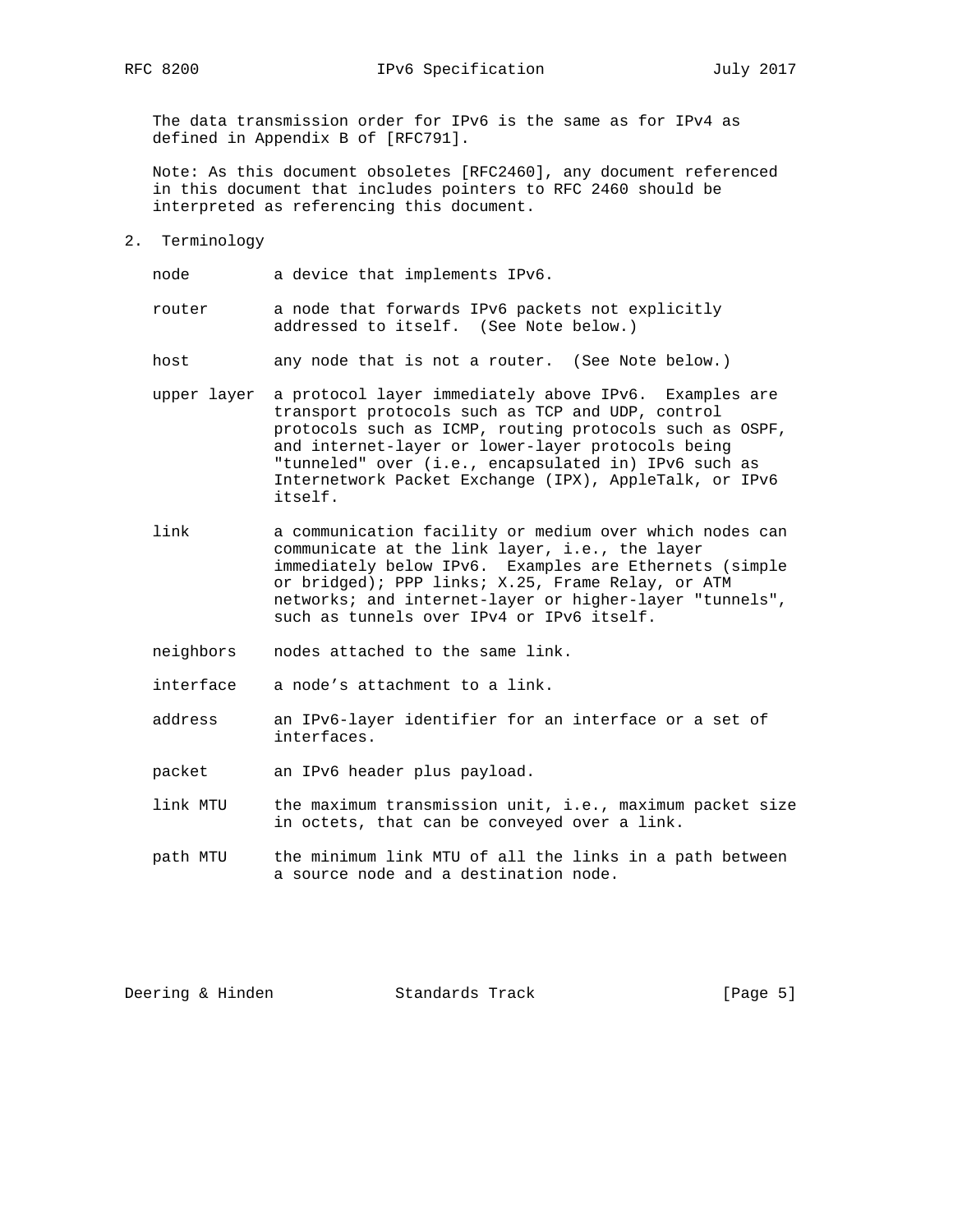Note: it is possible for a device with multiple interfaces to be configured to forward non-self-destined packets arriving from some set (fewer than all) of its interfaces and to discard non-self destined packets arriving from its other interfaces. Such a device must obey the protocol requirements for routers when receiving packets from, and interacting with neighbors over, the former (forwarding) interfaces. It must obey the protocol requirements for hosts when receiving packets from, and interacting with neighbors over, the latter (non-forwarding) interfaces.

3. IPv6 Header Format

| Version  Traffic Class       |                     | Flow Label                                                                    |                                                                                                                                                                                          |  |
|------------------------------|---------------------|-------------------------------------------------------------------------------|------------------------------------------------------------------------------------------------------------------------------------------------------------------------------------------|--|
|                              |                     | Payload Length   Next Header   Hop Limit                                      |                                                                                                                                                                                          |  |
| $^{+}$<br>$\,{}^+$<br>$^{+}$ |                     | Source Address                                                                | $\,{}^+$<br>+<br>$\ddot{}$                                                                                                                                                               |  |
|                              | Destination Address |                                                                               | $^{+}$                                                                                                                                                                                   |  |
| Version                      |                     |                                                                               | 4-bit Internet Protocol version number = 6.                                                                                                                                              |  |
| Traffic Class                |                     |                                                                               | 8-bit Traffic Class field. See Section 7.                                                                                                                                                |  |
| Flow Label                   |                     | 20-bit flow label. See Section 6.                                             |                                                                                                                                                                                          |  |
| Payload Length               |                     | payload, i.e., the rest of the packet<br>i.e., included in the length count.) | 16-bit unsigned integer. Length of the IPv6<br>following this IPv6 header, in octets. (Note<br>that any extension headers (see Section 4)<br>present are considered part of the payload, |  |

Deering & Hinden Standards Track [Page 6]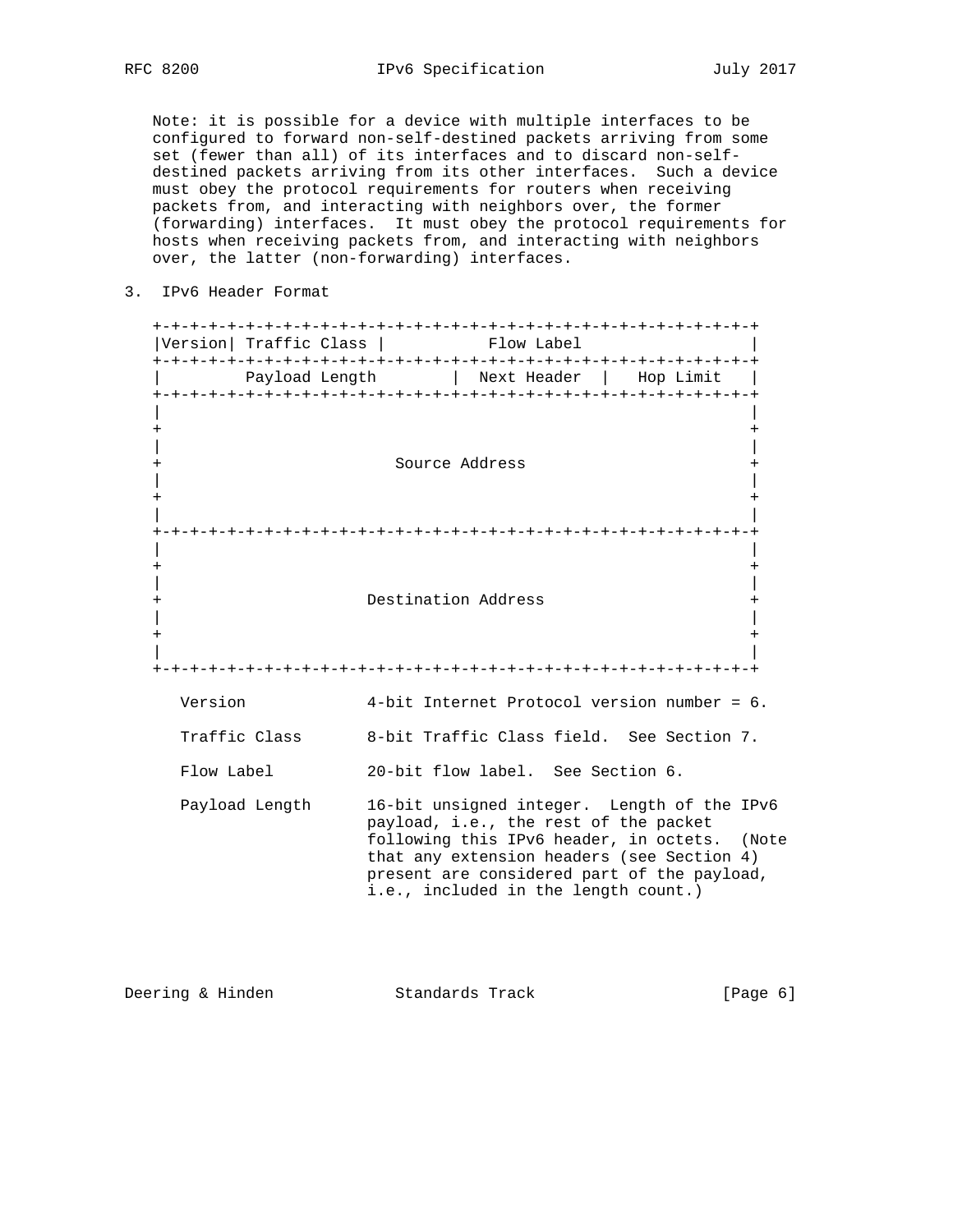- Next Header 8-bit selector. Identifies the type of header immediately following the IPv6 header. Uses the same values as the IPv4 Protocol field [IANA-PN].
- Hop Limit 8-bit unsigned integer. Decremented by 1 by each node that forwards the packet. When forwarding, the packet is discarded if Hop Limit was zero when received or is decremented to zero. A node that is the destination of a packet should not discard a packet with Hop Limit equal to zero; it should process the packet normally.
- Source Address 128-bit address of the originator of the packet. See [RFC4291].
- Destination Address 128-bit address of the intended recipient of the packet (possibly not the ultimate recipient, if a Routing header is present). See [RFC4291] and Section 4.4.
- 4. IPv6 Extension Headers

 In IPv6, optional internet-layer information is encoded in separate headers that may be placed between the IPv6 header and the upper layer header in a packet. There is a small number of such extension headers, each one identified by a distinct Next Header value.

 Extension headers are numbered from IANA IP Protocol Numbers [IANA-PN], the same values used for IPv4 and IPv6. When processing a sequence of Next Header values in a packet, the first one that is not an extension header [IANA-EH] indicates that the next item in the packet is the corresponding upper-layer header. A special "No Next Header" value is used if there is no upper-layer header.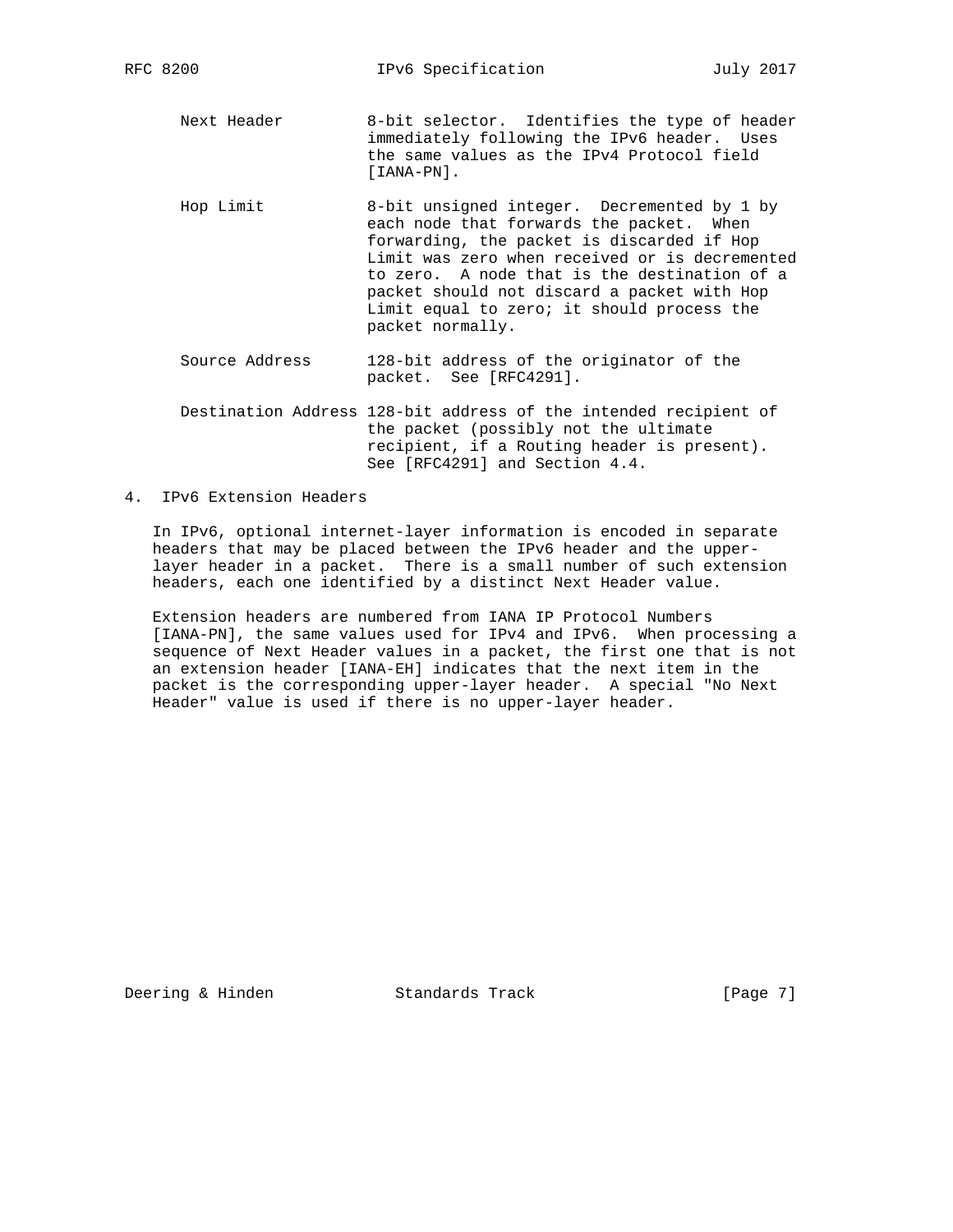As illustrated in these examples, an IPv6 packet may carry zero, one, or more extension headers, each identified by the Next Header field of the preceding header:

 +---------------+------------------------ | IPv6 header | TCP header + data | | | Next Header = | | TCP | +---------------+------------------------

+---------------+----------------+------------------------

 | IPv6 header | Routing header | TCP header + data | | | | Next Header = | Next Header = | | Routing | TCP | +---------------+----------------+------------------------

+---------------+----------------+-----------------+-----------------

| IPv6 header              |                           | Routing header   Fragment header   fragment of TCP | header + data |
|--------------------------|---------------------------|----------------------------------------------------|---------------|
| Next Header =<br>Routing | Next Header =<br>Fraqment | Next Header =<br>TCP                               |               |
|                          |                           |                                                    |               |

 Extension headers (except for the Hop-by-Hop Options header) are not processed, inserted, or deleted by any node along a packet's delivery path, until the packet reaches the node (or each of the set of nodes, in the case of multicast) identified in the Destination Address field of the IPv6 header.

 The Hop-by-Hop Options header is not inserted or deleted, but may be examined or processed by any node along a packet's delivery path, until the packet reaches the node (or each of the set of nodes, in the case of multicast) identified in the Destination Address field of the IPv6 header. The Hop-by-Hop Options header, when present, must immediately follow the IPv6 header. Its presence is indicated by the value zero in the Next Header field of the IPv6 header.

 NOTE: While [RFC2460] required that all nodes must examine and process the Hop-by-Hop Options header, it is now expected that nodes along a packet's delivery path only examine and process the Hop-by-Hop Options header if explicitly configured to do so.

Deering & Hinden Standards Track [Page 8]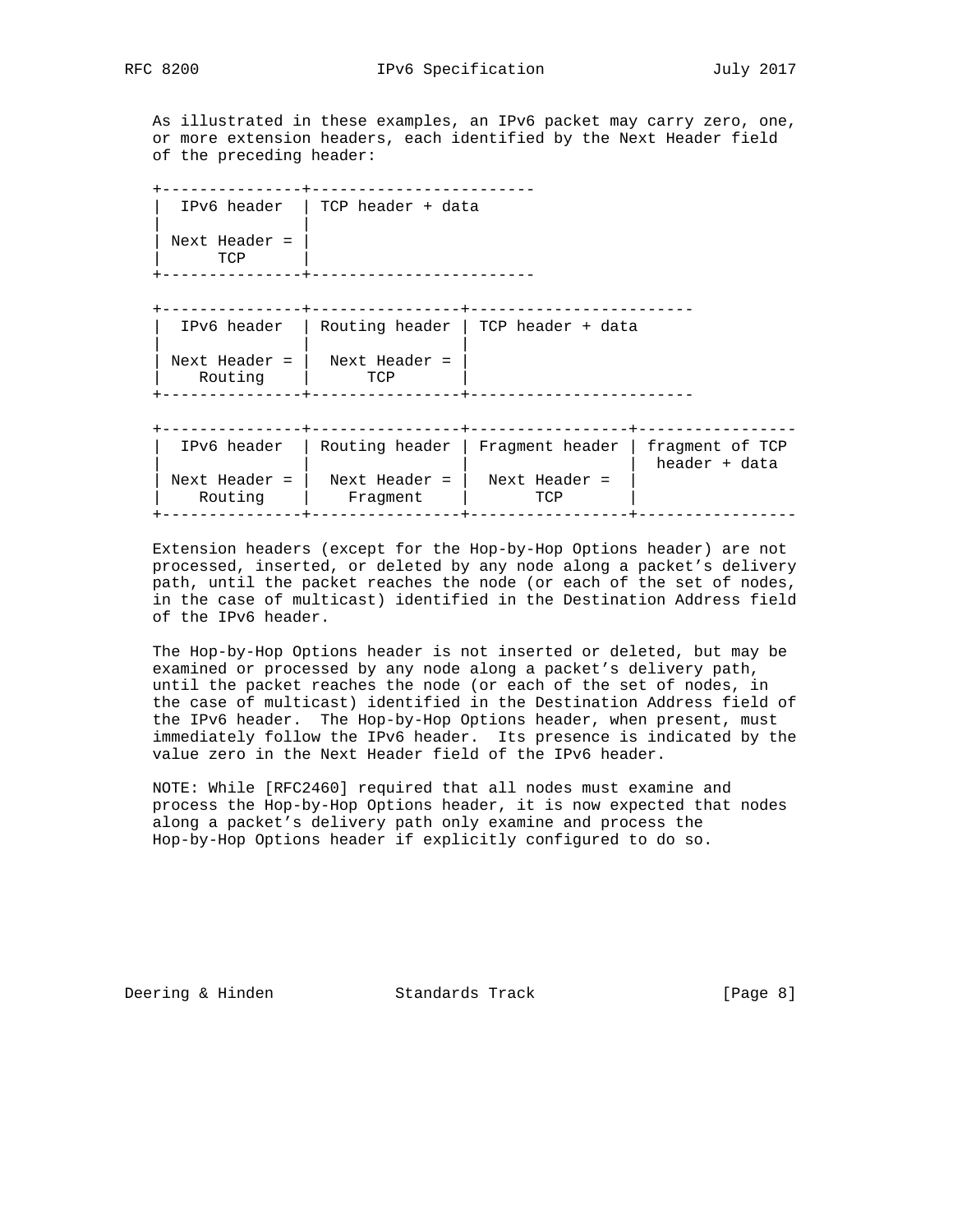At the destination node, normal demultiplexing on the Next Header field of the IPv6 header invokes the module to process the first extension header, or the upper-layer header if no extension header is present. The contents and semantics of each extension header determine whether or not to proceed to the next header. Therefore, extension headers must be processed strictly in the order they appear in the packet; a receiver must not, for example, scan through a packet looking for a particular kind of extension header and process that header prior to processing all preceding ones.

 If, as a result of processing a header, the destination node is required to proceed to the next header but the Next Header value in the current header is unrecognized by the node, it should discard the packet and send an ICMP Parameter Problem message to the source of the packet, with an ICMP Code value of 1 ("unrecognized Next Header type encountered") and the ICMP Pointer field containing the offset of the unrecognized value within the original packet. The same action should be taken if a node encounters a Next Header value of zero in any header other than an IPv6 header.

 Each extension header is an integer multiple of 8 octets long, in order to retain 8-octet alignment for subsequent headers. Multi octet fields within each extension header are aligned on their natural boundaries, i.e., fields of width n octets are placed at an integer multiple of n octets from the start of the header, for n = 1, 2, 4, or 8.

 A full implementation of IPv6 includes implementation of the following extension headers:

 Hop-by-Hop Options Fragment Destination Options Routing Authentication Encapsulating Security Payload

 The first four are specified in this document; the last two are specified in [RFC4302] and [RFC4303], respectively. The current list of IPv6 extension headers can be found at [IANA-EH].

Deering & Hinden Standards Track [Page 9]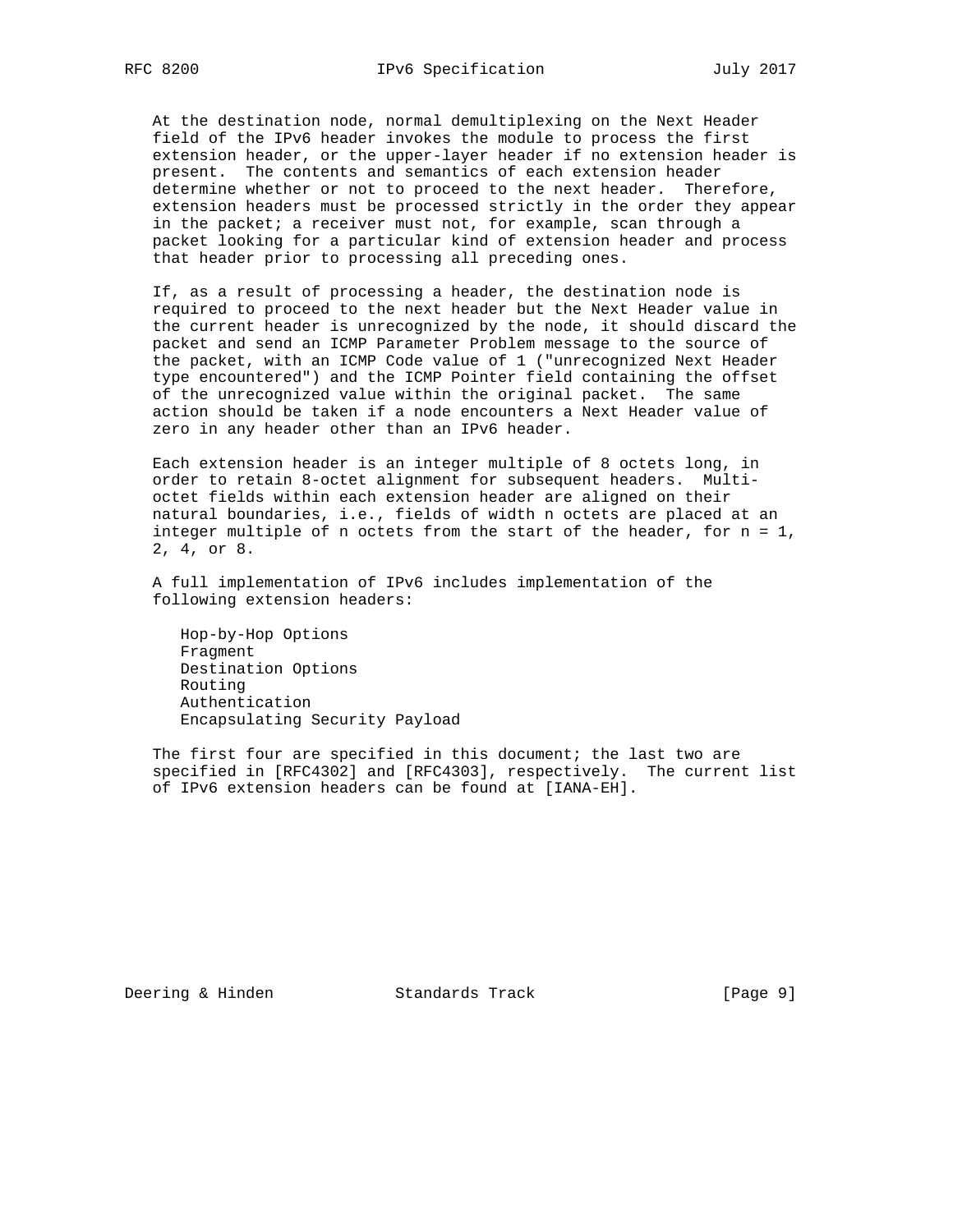### 4.1. Extension Header Order

 When more than one extension header is used in the same packet, it is recommended that those headers appear in the following order:

 IPv6 header Hop-by-Hop Options header Destination Options header (note 1) Routing header Fragment header Authentication header (note 2) Encapsulating Security Payload header (note 2) Destination Options header (note 3) Upper-Layer header

- note 1: for options to be processed by the first destination that appears in the IPv6 Destination Address field plus subsequent destinations listed in the Routing header.
- note 2: additional recommendations regarding the relative order of the Authentication and Encapsulating Security Payload headers are given in [RFC4303].
- note 3: for options to be processed only by the final destination of the packet.

 Each extension header should occur at most once, except for the Destination Options header, which should occur at most twice (once before a Routing header and once before the upper-layer header).

 If the upper-layer header is another IPv6 header (in the case of IPv6 being tunneled over or encapsulated in IPv6), it may be followed by its own extension headers, which are separately subject to the same ordering recommendations.

 If and when other extension headers are defined, their ordering constraints relative to the above listed headers must be specified.

 IPv6 nodes must accept and attempt to process extension headers in any order and occurring any number of times in the same packet, except for the Hop-by-Hop Options header, which is restricted to appear immediately after an IPv6 header only. Nonetheless, it is strongly advised that sources of IPv6 packets adhere to the above recommended order until and unless subsequent specifications revise that recommendation.

Deering & Hinden Standards Track [Page 10]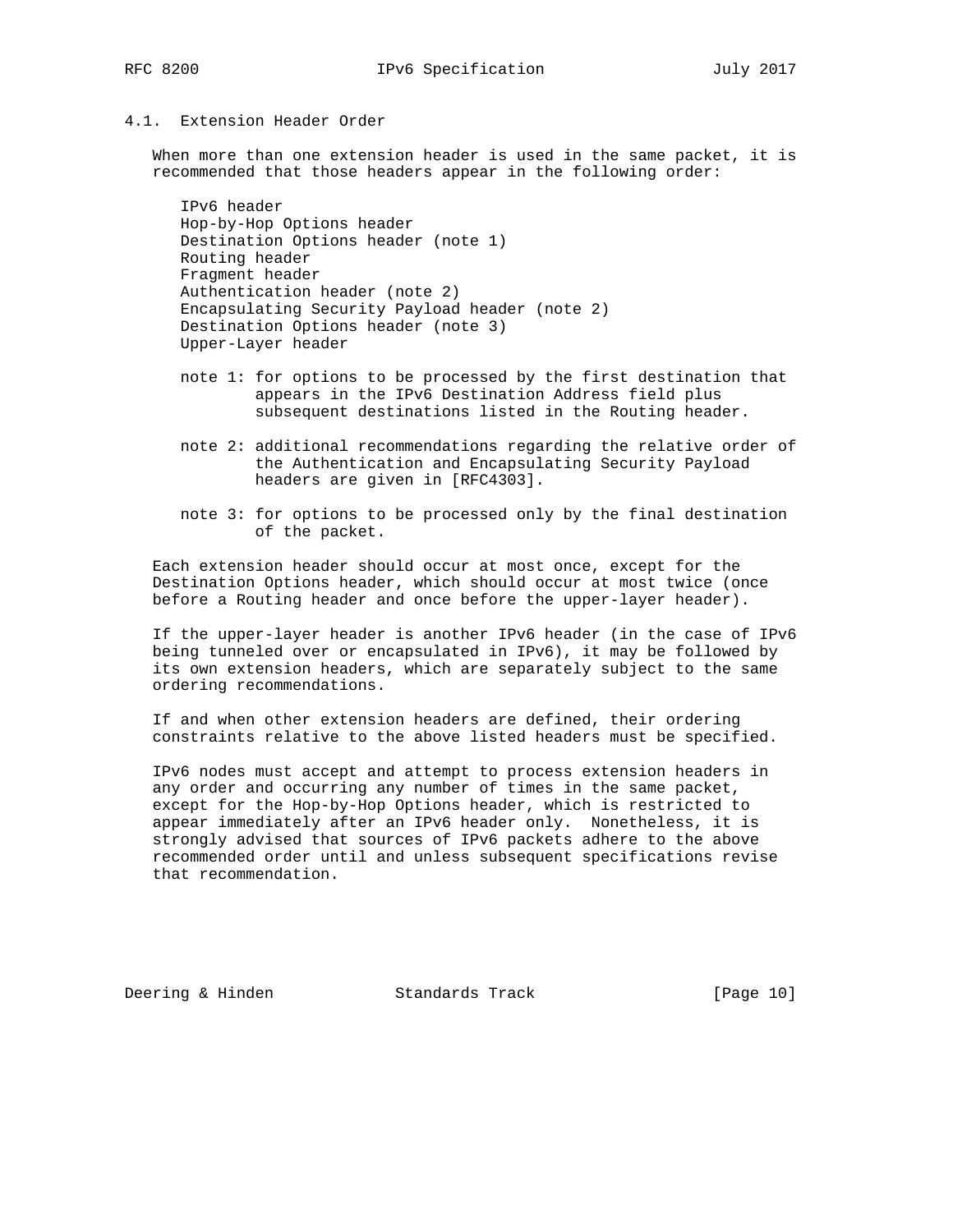# 4.2. Options

 Two of the currently defined extension headers specified in this document -- the Hop-by-Hop Options header and the Destination Options header -- carry a variable number of "options" that are type-length value (TLV) encoded in the following format:

 +-+-+-+-+-+-+-+-+-+-+-+-+-+-+-+-+- - - - - - - - - | Option Type | Opt Data Len | Option Data +-+-+-+-+-+-+-+-+-+-+-+-+-+-+-+-+- - - - - - - - - Option Type 8-bit identifier of the type of option. Opt Data Len 8-bit unsigned integer. Length of the Option Data field of this option, in octets. Option Data Variable-length field. Option-Type-specific data.

 The sequence of options within a header must be processed strictly in the order they appear in the header; a receiver must not, for example, scan through the header looking for a particular kind of option and process that option prior to processing all preceding ones.

 The Option Type identifiers are internally encoded such that their highest-order 2 bits specify the action that must be taken if the processing IPv6 node does not recognize the Option Type:

- 00 skip over this option and continue processing the header.
- 01 discard the packet.
- 10 discard the packet and, regardless of whether or not the packet's Destination Address was a multicast address, send an ICMP Parameter Problem, Code 2, message to the packet's Source Address, pointing to the unrecognized Option Type.
- 11 discard the packet and, only if the packet's Destination Address was not a multicast address, send an ICMP Parameter Problem, Code 2, message to the packet's Source Address, pointing to the unrecognized Option Type.

 The third-highest-order bit of the Option Type specifies whether or not the Option Data of that option can change en route to the packet's final destination. When an Authentication header is present

Deering & Hinden Standards Track [Page 11]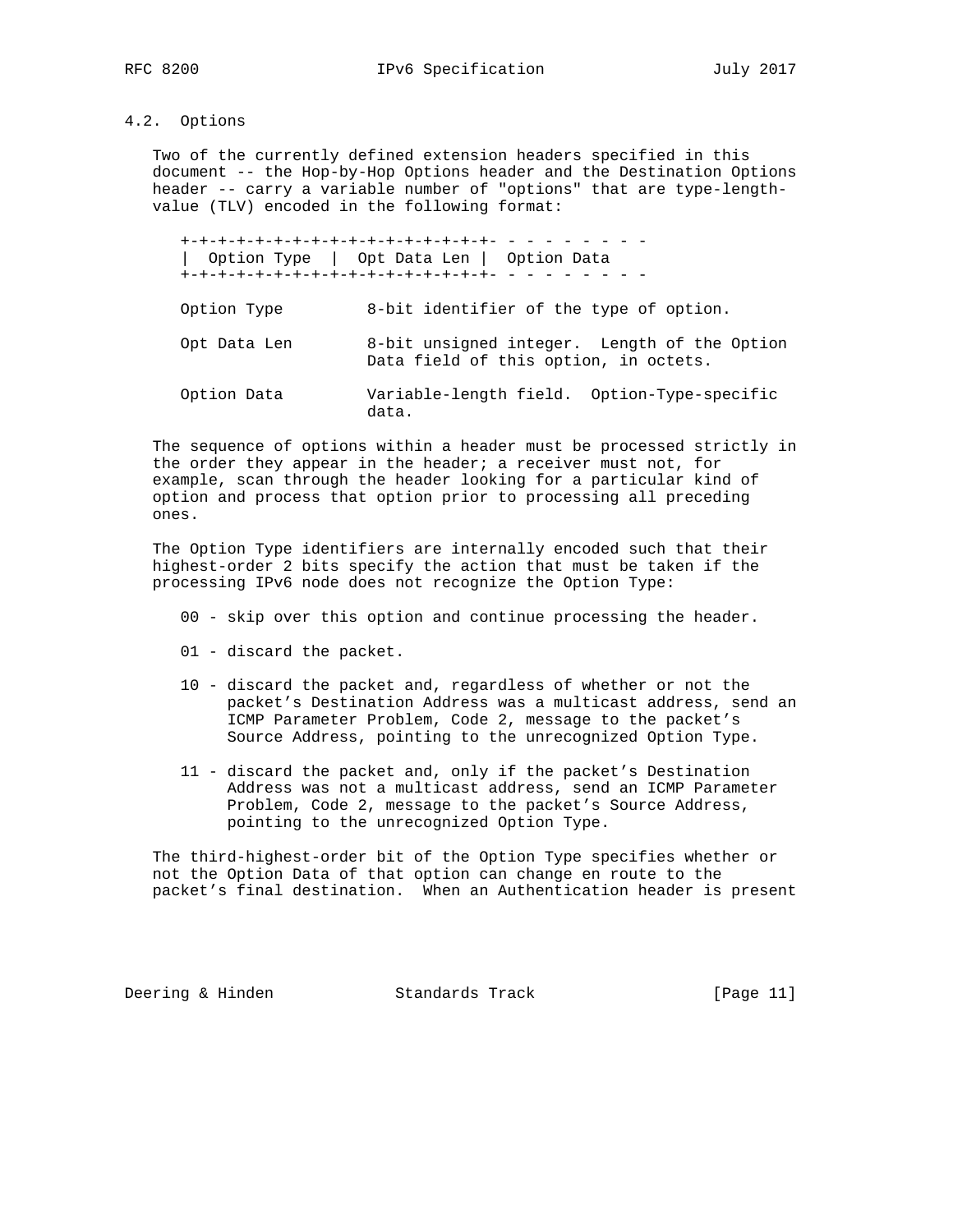in the packet, for any option whose data may change en route, its entire Option Data field must be treated as zero-valued octets when computing or verifying the packet's authenticating value.

0 - Option Data does not change en route

1 - Option Data may change en route

 The three high-order bits described above are to be treated as part of the Option Type, not independent of the Option Type. That is, a particular option is identified by a full 8-bit Option Type, not just the low-order 5 bits of an Option Type.

 The same Option Type numbering space is used for both the Hop-by-Hop Options header and the Destination Options header. However, the specification of a particular option may restrict its use to only one of those two headers.

 Individual options may have specific alignment requirements, to ensure that multi-octet values within Option Data fields fall on natural boundaries. The alignment requirement of an option is specified using the notation xn+y, meaning the Option Type must appear at an integer multiple of x octets from the start of the header, plus y octets. For example:

2n means any 2-octet offset from the start of the header.<br>8n+2 means any 8-octet offset from the start of the header. means any 8-octet offset from the start of the header, plus 2 octets.

 There are two padding options that are used when necessary to align subsequent options and to pad out the containing header to a multiple of 8 octets in length. These padding options must be recognized by all IPv6 implementations:

Pad1 option (alignment requirement: none)

 +-+-+-+-+-+-+-+-+ | 0 | +-+-+-+-+-+-+-+-+

 NOTE! the format of the Pad1 option is a special case -- it does not have length and value fields.

 The Pad1 option is used to insert 1 octet of padding into the Options area of a header. If more than one octet of padding is required, the PadN option, described next, should be used, rather than multiple Pad1 options.

Deering & Hinden Standards Track [Page 12]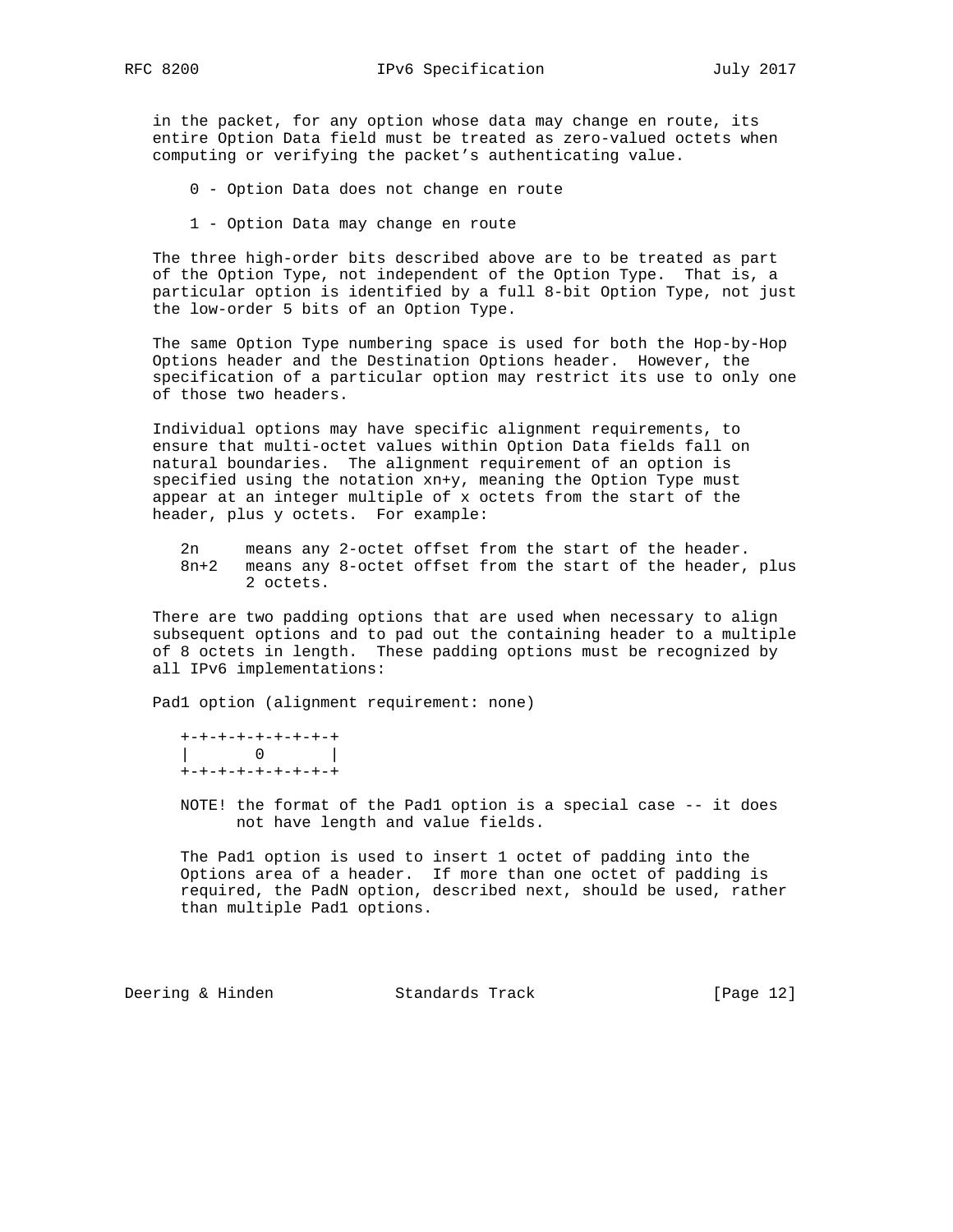PadN option (alignment requirement: none)

 +-+-+-+-+-+-+-+-+-+-+-+-+-+-+-+-+- - - - - - - - - | 1 | Opt Data Len | Option Data +-+-+-+-+-+-+-+-+-+-+-+-+-+-+-+-+- - - - - - - - -

 The PadN option is used to insert two or more octets of padding into the Options area of a header. For N octets of padding, the Opt Data Len field contains the value N-2, and the Option Data consists of N-2 zero-valued octets.

Appendix A contains formatting guidelines for designing new options.

4.3. Hop-by-Hop Options Header

 The Hop-by-Hop Options header is used to carry optional information that may be examined and processed by every node along a packet's delivery path. The Hop-by-Hop Options header is identified by a Next Header value of 0 in the IPv6 header and has the following format:

 +-+-+-+-+-+-+-+-+-+-+-+-+-+-+-+-+-+-+-+-+-+-+-+-+-+-+-+-+-+-+-+-+ | Next Header | Hdr Ext Len | | +-+-+-+-+-+-+-+-+-+-+-+-+-+-+-+-+ + | | . . . Options . . . | | +-+-+-+-+-+-+-+-+-+-+-+-+-+-+-+-+-+-+-+-+-+-+-+-+-+-+-+-+-+-+-+-+

- Next Header 8-bit selector. Identifies the type of header immediately following the Hop-by-Hop Options header. Uses the same values as the IPv4 Protocol field [IANA-PN].
- Hdr Ext Len 8-bit unsigned integer. Length of the Hop-by-Hop Options header in 8-octet units, not including the first 8 octets.
- Options Variable-length field, of length such that the complete Hop-by-Hop Options header is an integer multiple of 8 octets long. Contains one or more TLV-encoded options, as described in Section 4.2.

 The only hop-by-hop options defined in this document are the Pad1 and PadN options specified in Section 4.2.

Deering & Hinden Standards Track [Page 13]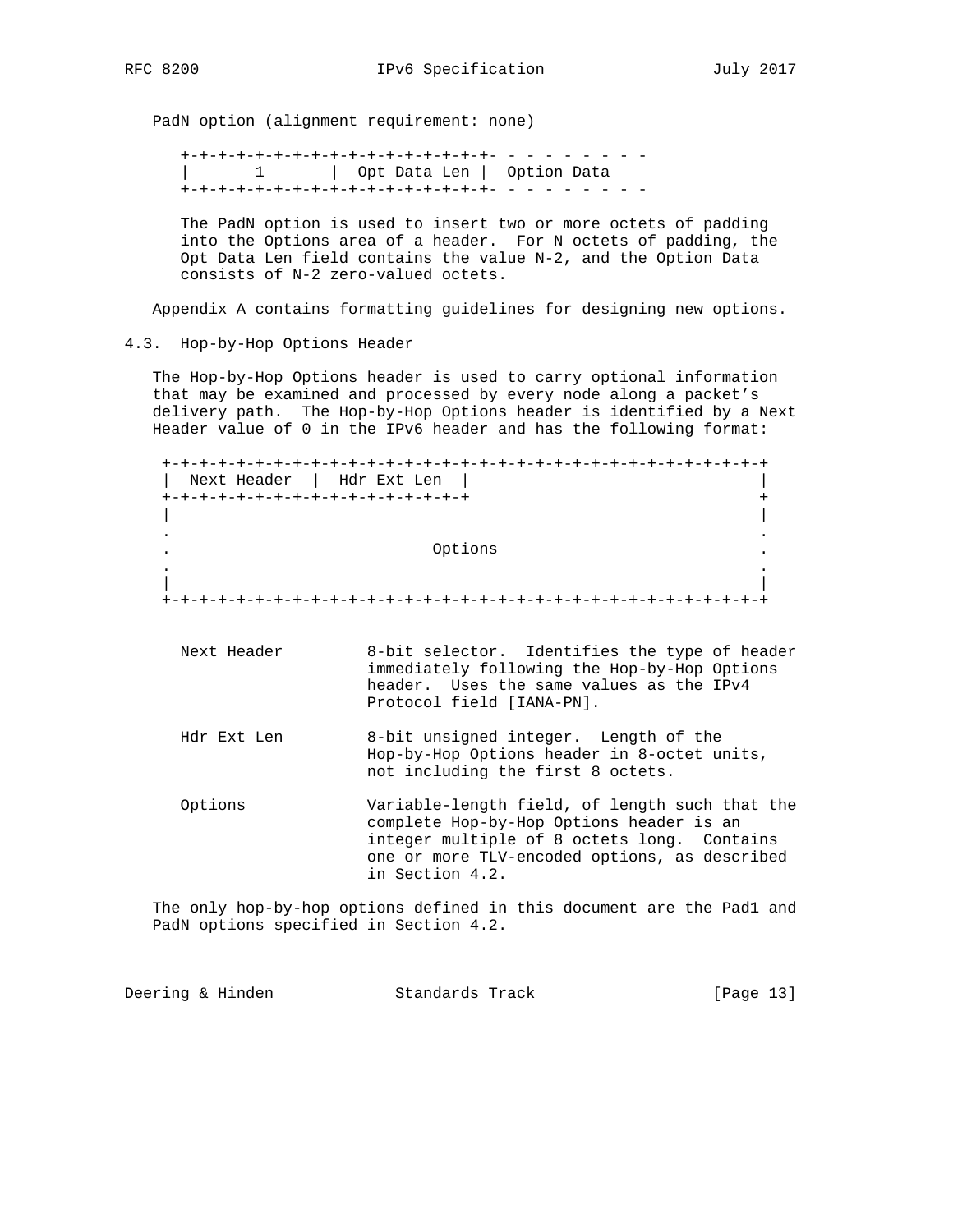# 4.4. Routing Header

 The Routing header is used by an IPv6 source to list one or more intermediate nodes to be "visited" on the way to a packet's destination. This function is very similar to IPv4's Loose Source and Record Route option. The Routing header is identified by a Next Header value of 43 in the immediately preceding header and has the following format:

 +-+-+-+-+-+-+-+-+-+-+-+-+-+-+-+-+-+-+-+-+-+-+-+-+-+-+-+-+-+-+-+-+ | Next Header | Hdr Ext Len | Routing Type | Segments Left | +-+-+-+-+-+-+-+-+-+-+-+-+-+-+-+-+-+-+-+-+-+-+-+-+-+-+-+-+-+-+-+-+ | | . . type-specific data . . | | +-+-+-+-+-+-+-+-+-+-+-+-+-+-+-+-+-+-+-+-+-+-+-+-+-+-+-+-+-+-+-+-+ Next Header 8-bit selector. Identifies the type of header immediately following the Routing header. Uses the same values as the IPv4 Protocol field [IANA-PN]. Hdr Ext Len 8-bit unsigned integer. Length of the Routing header in 8-octet units, not including the first 8 octets. Routing Type 8-bit identifier of a particular Routing header variant. Segments Left 8-bit unsigned integer. Number of route segments remaining, i.e., number of explicitly listed intermediate nodes still to be visited before reaching the final destination. type-specific data Variable-length field, of format determined by the Routing Type, and of length such that the complete Routing header is an integer multiple

Deering & Hinden Standards Track [Page 14]

of 8 octets long.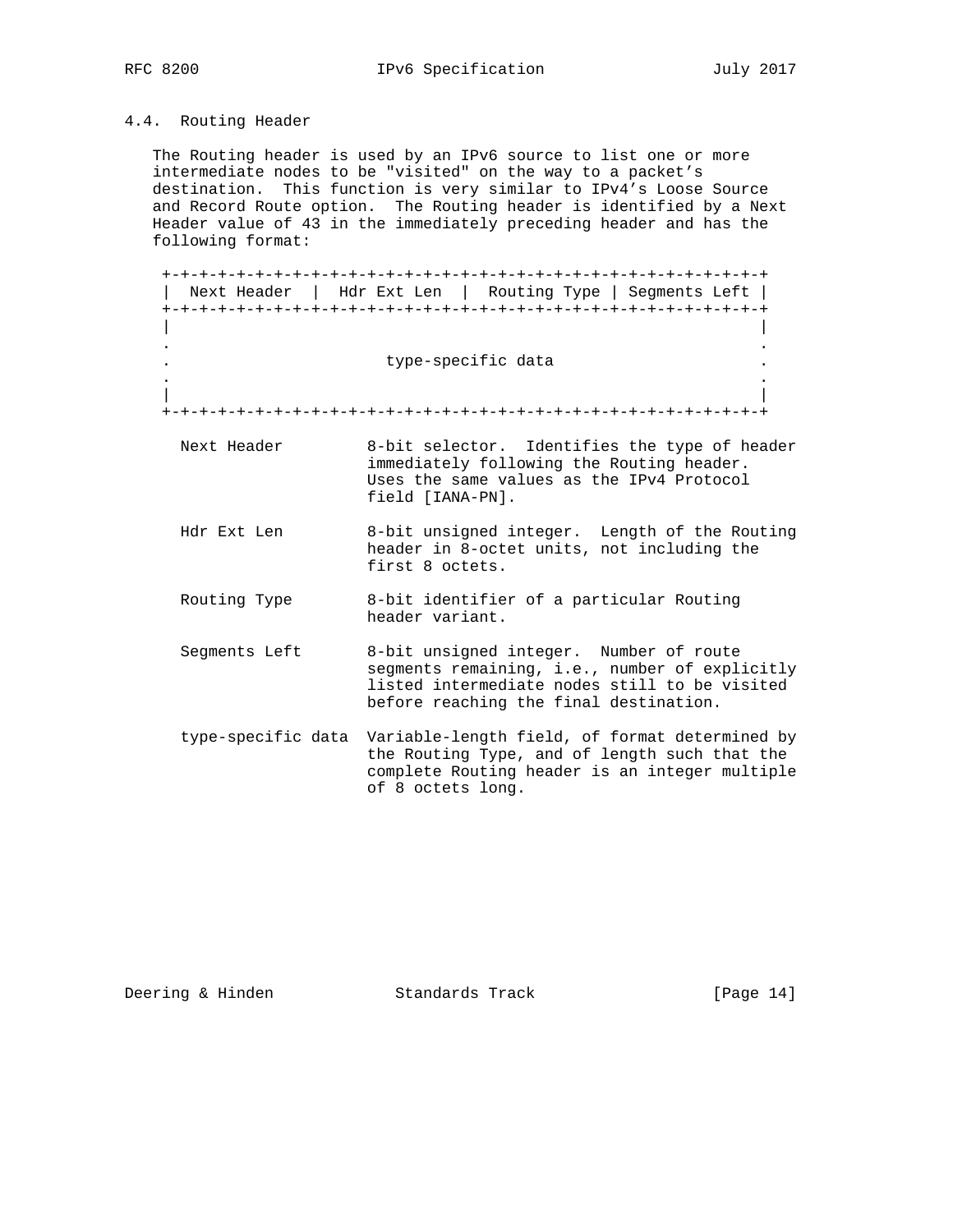If, while processing a received packet, a node encounters a Routing header with an unrecognized Routing Type value, the required behavior of the node depends on the value of the Segments Left field, as follows:

 If Segments Left is zero, the node must ignore the Routing header and proceed to process the next header in the packet, whose type is identified by the Next Header field in the Routing header.

 If Segments Left is non-zero, the node must discard the packet and send an ICMP Parameter Problem, Code 0, message to the packet's Source Address, pointing to the unrecognized Routing Type.

 If, after processing a Routing header of a received packet, an intermediate node determines that the packet is to be forwarded onto a link whose link MTU is less than the size of the packet, the node must discard the packet and send an ICMP Packet Too Big message to the packet's Source Address.

 The currently defined IPv6 Routing Headers and their status can be found at [IANA-RH]. Allocation guidelines for IPv6 Routing Headers can be found in [RFC5871].

#### 4.5. Fragment Header

 The Fragment header is used by an IPv6 source to send a packet larger than would fit in the path MTU to its destination. (Note: unlike IPv4, fragmentation in IPv6 is performed only by source nodes, not by routers along a packet's delivery path -- see Section 5.) The Fragment header is identified by a Next Header value of 44 in the immediately preceding header and has the following format:

 +-+-+-+-+-+-+-+-+-+-+-+-+-+-+-+-+-+-+-+-+-+-+-+-+-+-+-+-+-+-+-+-+ | Next Header | Reserved | Fragment Offset |Res|M| +-+-+-+-+-+-+-+-+-+-+-+-+-+-+-+-+-+-+-+-+-+-+-+-+-+-+-+-+-+-+-+-+ Identification +-+-+-+-+-+-+-+-+-+-+-+-+-+-+-+-+-+-+-+-+-+-+-+-+-+-+-+-+-+-+-+-+

- Next Header 8-bit selector. Identifies the initial header type of the Fragmentable Part of the original packet (defined below). Uses the same values as the IPv4 Protocol field [IANA-PN].
- Reserved 8-bit reserved field. Initialized to zero for transmission; ignored on reception.

Deering & Hinden Standards Track [Page 15]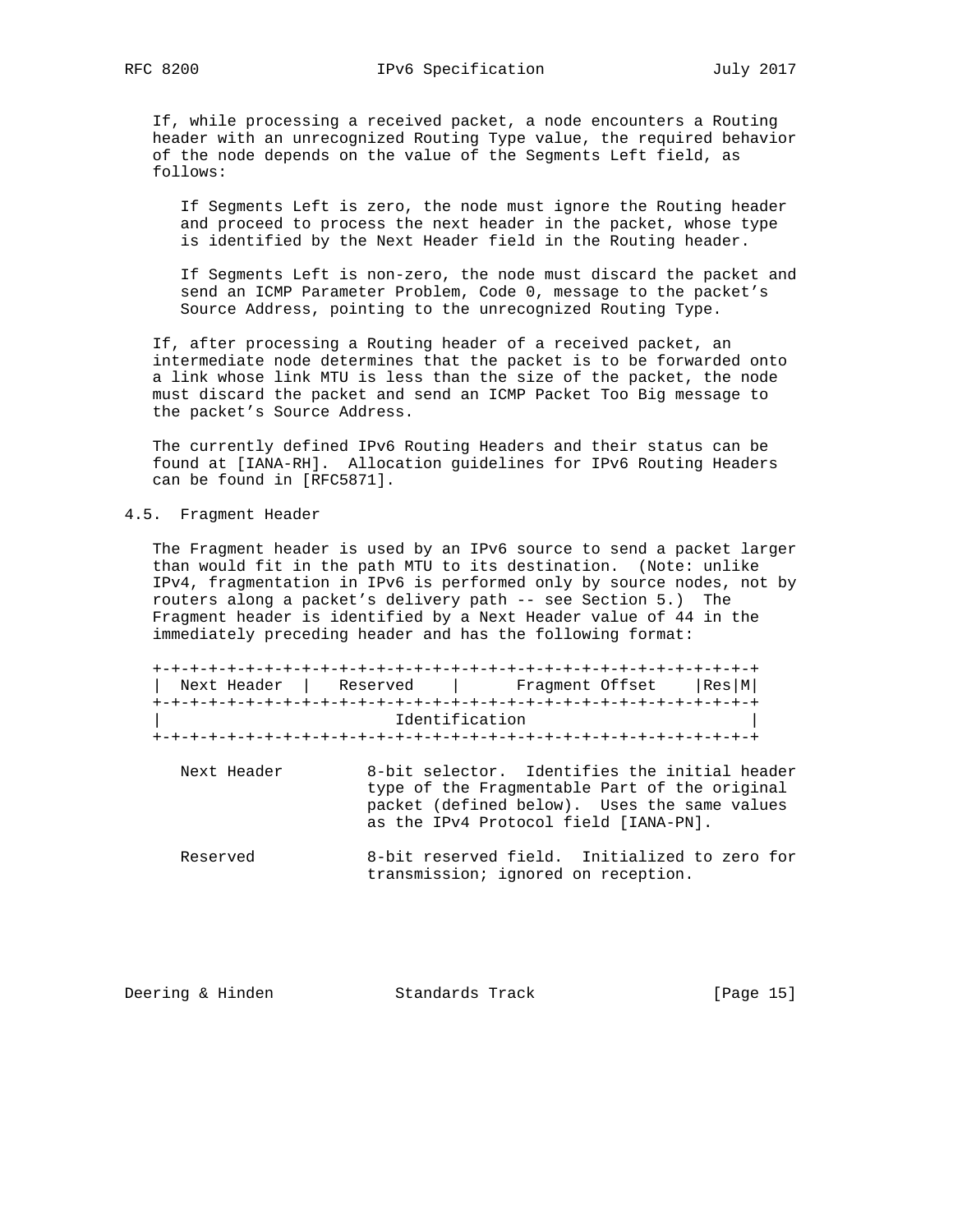Fragment Offset 13-bit unsigned integer. The offset, in 8-octet units, of the data following this header, relative to the start of the Fragmentable Part of the original packet. Res 2-bit reserved field. Initialized to zero for transmission; ignored on reception.  $M$  flag  $1$  = more fragments;  $0$  = last fragment.

Identification 32 bits. See description below.

 In order to send a packet that is too large to fit in the MTU of the path to its destination, a source node may divide the packet into fragments and send each fragment as a separate packet, to be reassembled at the receiver.

 For every packet that is to be fragmented, the source node generates an Identification value. The Identification must be different than that of any other fragmented packet sent recently\* with the same Source Address and Destination Address. If a Routing header is present, the Destination Address of concern is that of the final destination.

 \* "recently" means within the maximum likely lifetime of a packet, including transit time from source to destination and time spent awaiting reassembly with other fragments of the same packet. However, it is not required that a source node knows the maximum packet lifetime. Rather, it is assumed that the requirement can be met by implementing an algorithm that results in a low identification reuse frequency. Examples of algorithms that can meet this requirement are described in [RFC7739].

Deering & Hinden Standards Track [Page 16]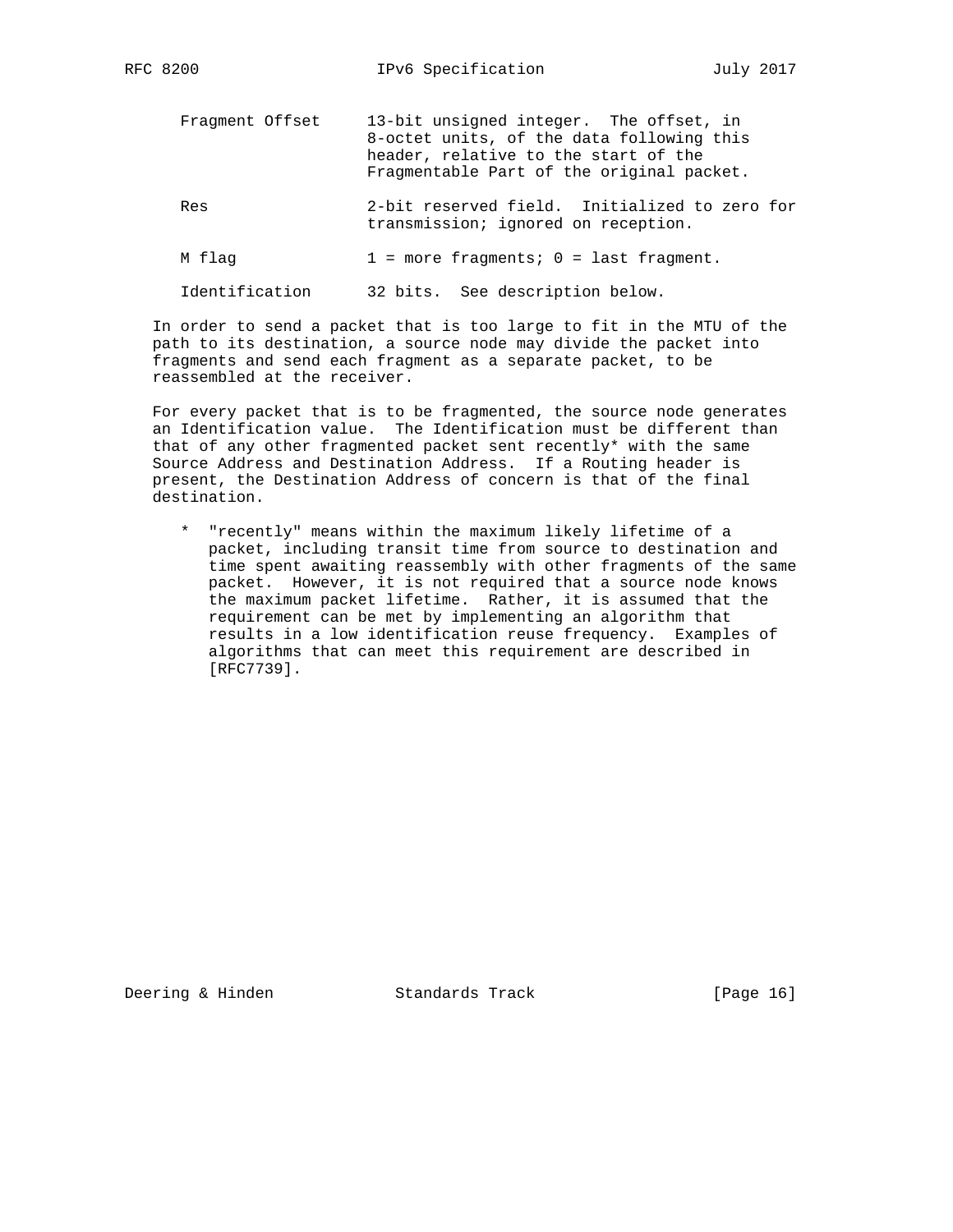The initial, large, unfragmented packet is referred to as the "original packet", and it is considered to consist of three parts, as illustrated:

original packet:

| Per-Fraqment | Extension & Upper-Layer | Fraqmentable |  |
|--------------|-------------------------|--------------|--|
| Headers      | Headers                 | Part         |  |
|              |                         |              |  |

 The Per-Fragment headers must consist of the IPv6 header plus any extension headers that must be processed by nodes en route to the destination, that is, all headers up to and including the Routing header if present, else the Hop-by-Hop Options header if present, else no extension headers.

 The Extension headers are all other extension headers that are not included in the Per-Fragment headers part of the packet. For this purpose, the Encapsulating Security Payload (ESP) is not considered an extension header. The Upper-Layer header is the first upper-layer header that is not an IPv6 extension header. Examples of upper-layer headers include TCP, UDP, IPv4, IPv6, ICMPv6, and as noted ESP.

 The Fragmentable Part consists of the rest of the packet after the upper-layer header or after any header (i.e., initial IPv6 header or extension header) that contains a Next Header value of No Next Header.

 The Fragmentable Part of the original packet is divided into fragments. The lengths of the fragments must be chosen such that the resulting fragment packets fit within the MTU of the path to the packet's destination(s). Each complete fragment, except possibly the last ("rightmost") one, is an integer multiple of 8 octets long.

Deering & Hinden Standards Track [Page 17]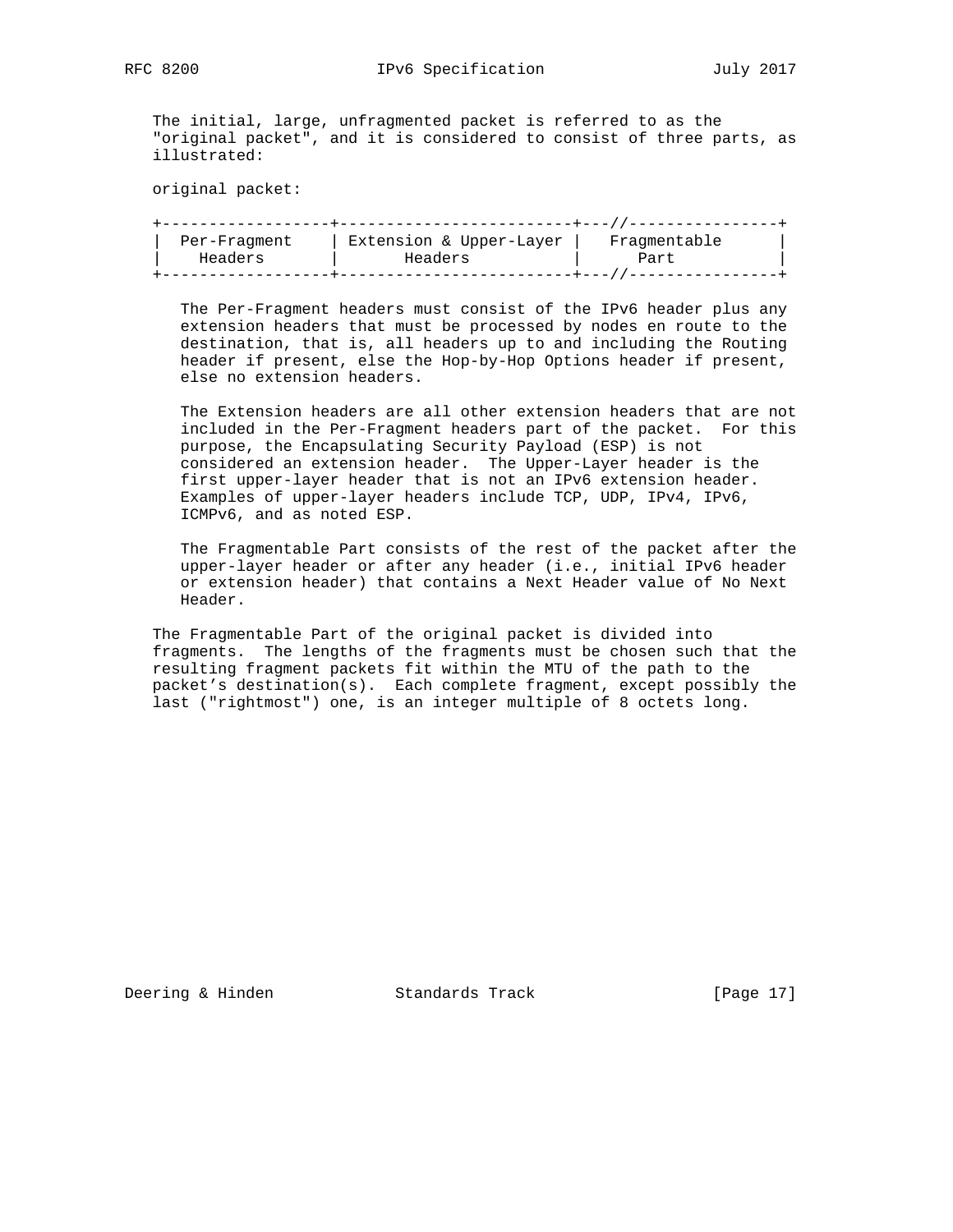The fragments are transmitted in separate "fragment packets" as illustrated:

original packet:

| Per-Fraqment | Ext & Upper-Layer  first   second |  | last                                                |
|--------------|-----------------------------------|--|-----------------------------------------------------|
| Headers      | Headers                           |  | $ $ fragment $ $ fragment $  \ldots  $ fragment $ $ |
|              |                                   |  |                                                     |

fragment packets:

| Per-Fraqment |        | Fraqment   Ext & Upper-Layer | first    |
|--------------|--------|------------------------------|----------|
| Headers      | Header | Headers                      | fraqment |
|              |        |                              |          |

| Per-Fragment | Fragment | second   |  |
|--------------|----------|----------|--|
| Headers      | Header   | fragment |  |
|              |          |          |  |
| Per-Fragment | Fragment | last     |  |
| Headers      | Header   | fragment |  |

The first fragment packet is composed of:

- (1) The Per-Fragment headers of the original packet, with the Payload Length of the original IPv6 header changed to contain the length of this fragment packet only (excluding the length of the IPv6 header itself), and the Next Header field of the last header of the Per-Fragment headers changed to 44.
- (2) A Fragment header containing:

 The Next Header value that identifies the first header after the Per-Fragment headers of the original packet.

 A Fragment Offset containing the offset of the fragment, in 8-octet units, relative to the start of the Fragmentable Part of the original packet. The Fragment Offset of the first ("leftmost") fragment is 0.

An M flag value of 1 as this is the first fragment.

Deering & Hinden Standards Track [Page 18]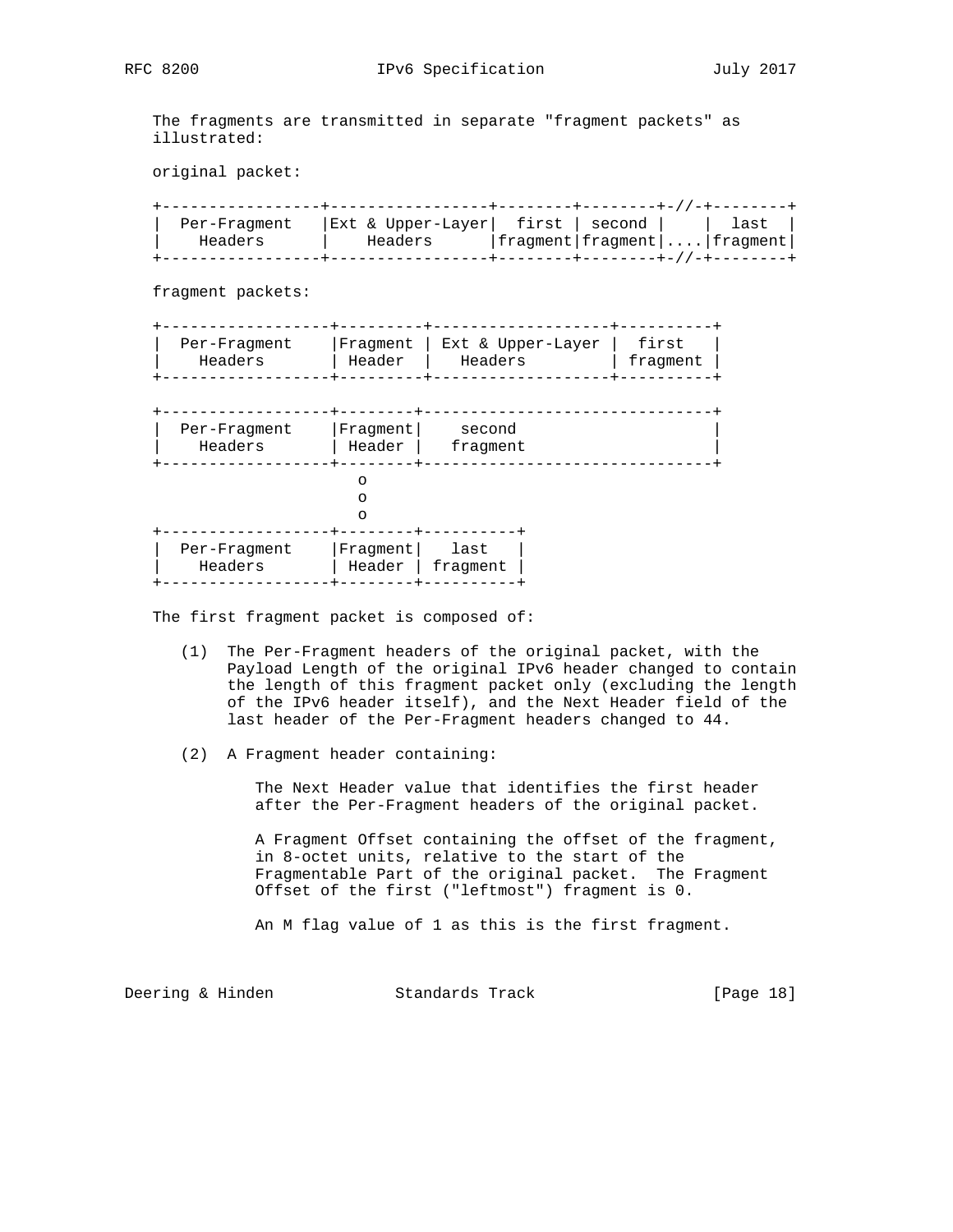The Identification value generated for the original packet.

- (3) Extension headers, if any, and the Upper-Layer header. These headers must be in the first fragment. Note: This restricts the size of the headers through the Upper-Layer header to the MTU of the path to the packet's destinations(s).
- (4) The first fragment.

The subsequent fragment packets are composed of:

- (1) The Per-Fragment headers of the original packet, with the Payload Length of the original IPv6 header changed to contain the length of this fragment packet only (excluding the length of the IPv6 header itself), and the Next Header field of the last header of the Per-Fragment headers changed to 44.
- (2) A Fragment header containing:

 The Next Header value that identifies the first header after the Per-Fragment headers of the original packet.

 A Fragment Offset containing the offset of the fragment, in 8-octet units, relative to the start of the Fragmentable Part of the original packet.

 An M flag value of 0 if the fragment is the last ("rightmost") one, else an M flag value of 1.

 The Identification value generated for the original packet.

(3) The fragment itself.

 Fragments must not be created that overlap with any other fragments created from the original packet.

Deering & Hinden Standards Track [Page 19]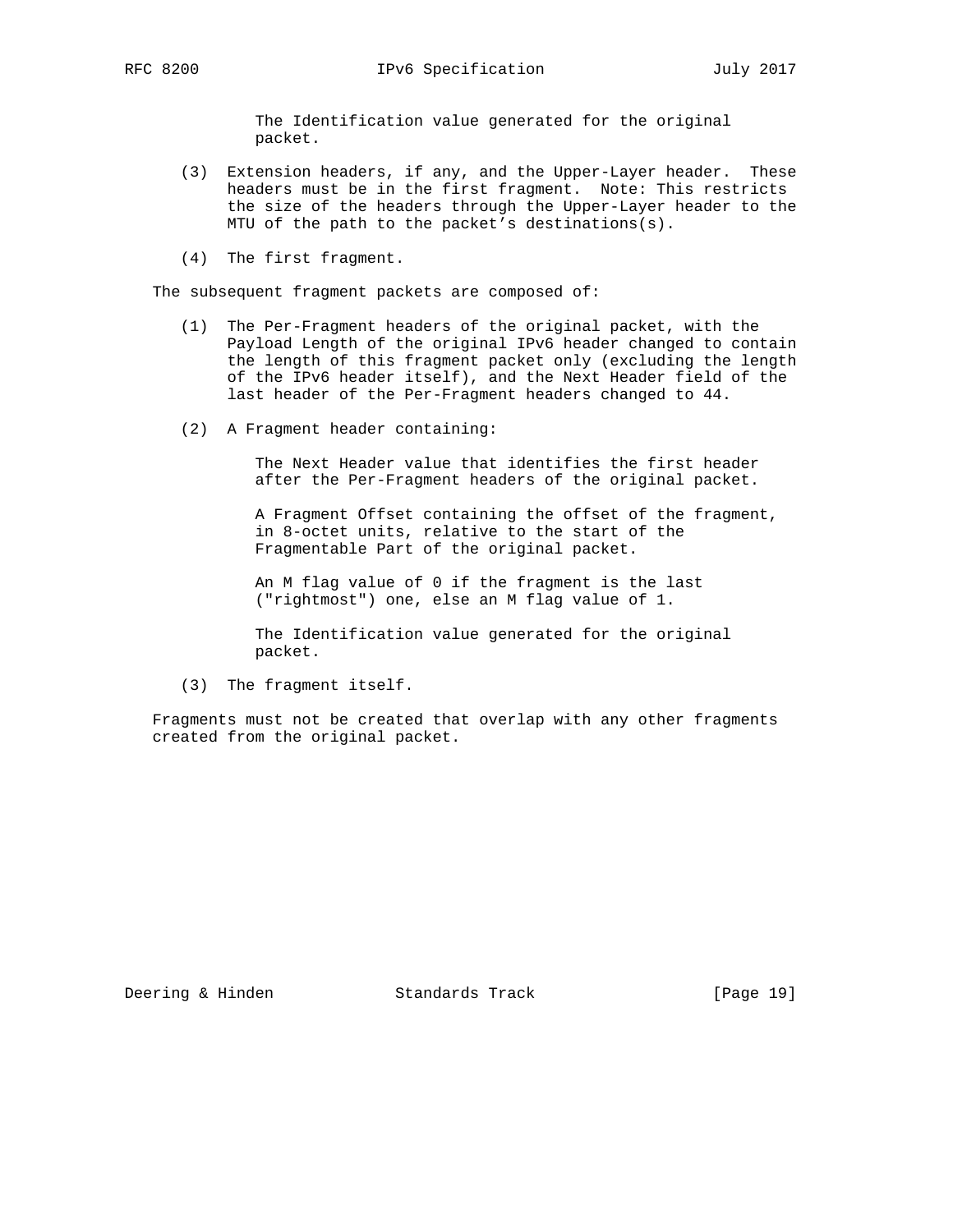At the destination, fragment packets are reassembled into their original, unfragmented form, as illustrated:

reassembled original packet:

| Per-Fragment | $ Ext & Upper-Layer $ first   second |                                                      |  | last |
|--------------|--------------------------------------|------------------------------------------------------|--|------|
| Headers      | Headers                              | $ $ frag data $ $ fragment $  \ldots  $ fragment $ $ |  |      |
|              |                                      |                                                      |  |      |

The following rules govern reassembly:

 An original packet is reassembled only from fragment packets that have the same Source Address, Destination Address, and Fragment Identification.

 The Per-Fragment headers of the reassembled packet consists of all headers up to, but not including, the Fragment header of the first fragment packet (that is, the packet whose Fragment Offset is zero), with the following two changes:

 The Next Header field of the last header of the Per-Fragment headers is obtained from the Next Header field of the first fragment's Fragment header.

 The Payload Length of the reassembled packet is computed from the length of the Per-Fragment headers and the length and offset of the last fragment. For example, a formula for computing the Payload Length of the reassembled original packet is:

PL.orig =  $PL.first - FL.first - 8 + (8 * FO-last) + FL last$ 

| where |                                                            |
|-------|------------------------------------------------------------|
|       | PL.orig = Payload Length field of reassembled packet.      |
|       | PL.first = Payload Length field of first fragment packet.  |
|       | FL.first = length of fragment following Fragment header of |
|       | first fragment packet.                                     |
|       | FO.last = Fragment Offset field of Fragment header of last |
|       | fragment packet.                                           |
|       | FL.last = length of fragment following Fragment header of  |
|       | last fragment packet.                                      |

 The Fragmentable Part of the reassembled packet is constructed from the fragments following the Fragment headers in each of the fragment packets. The length of each fragment is computed by subtracting from the packet's Payload Length the length of the headers between the IPv6 header and fragment itself; its

Deering & Hinden Standards Track [Page 20]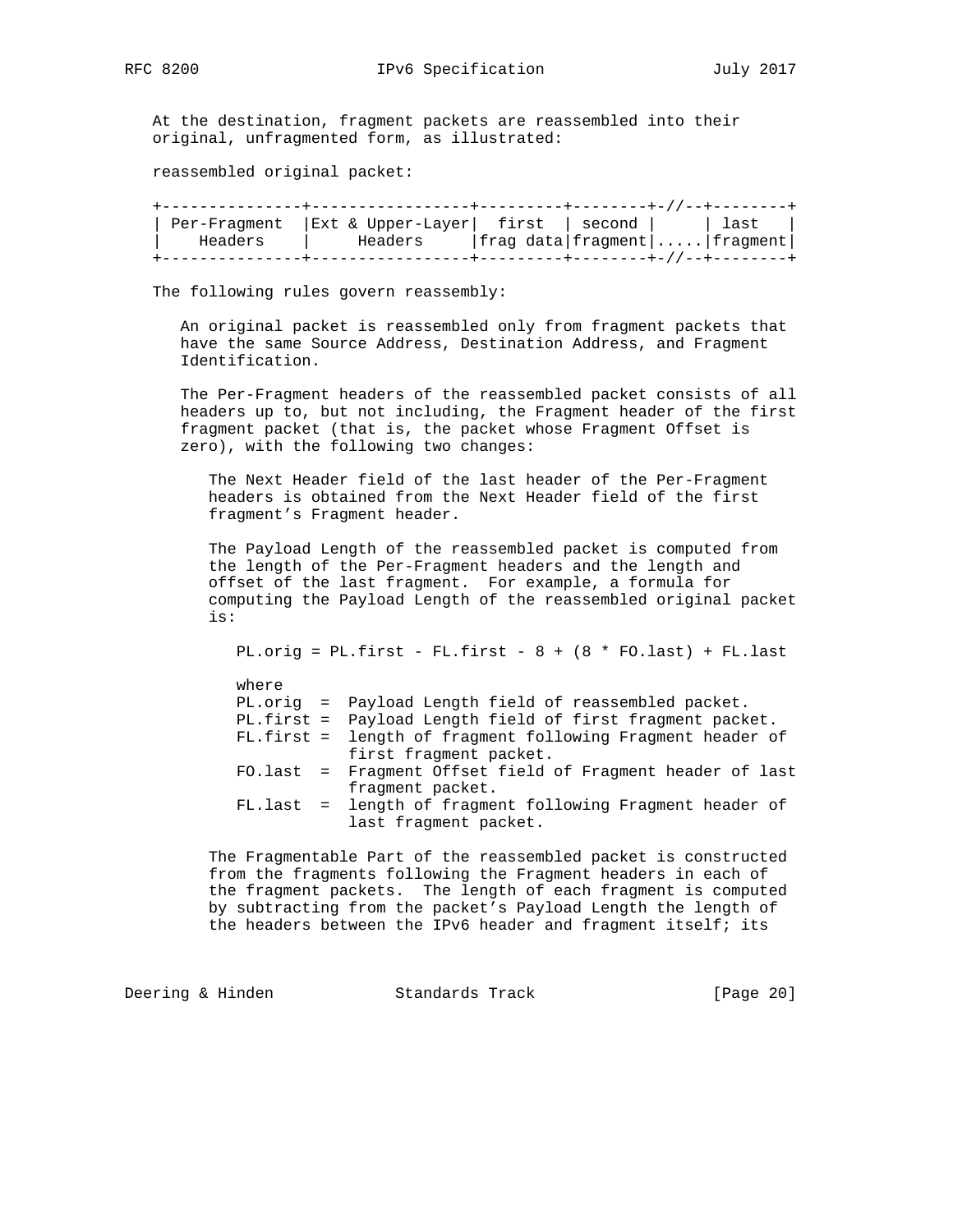relative position in Fragmentable Part is computed from its Fragment Offset value.

 The Fragment header is not present in the final, reassembled packet.

 If the fragment is a whole datagram (that is, both the Fragment Offset field and the M flag are zero), then it does not need any further reassembly and should be processed as a fully reassembled packet (i.e., updating Next Header, adjust Payload Length, removing the Fragment header, etc.). Any other fragments that match this packet (i.e., the same IPv6 Source Address, IPv6 Destination Address, and Fragment Identification) should be processed independently.

 The following error conditions may arise when reassembling fragmented packets:

- o If insufficient fragments are received to complete reassembly of a packet within 60 seconds of the reception of the first arriving fragment of that packet, reassembly of that packet must be abandoned and all the fragments that have been received for that packet must be discarded. If the first fragment (i.e., the one with a Fragment Offset of zero) has been received, an ICMP Time Exceeded -- Fragment Reassembly Time Exceeded message should be sent to the source of that fragment.
- o If the length of a fragment, as derived from the fragment packet's Payload Length field, is not a multiple of 8 octets and the M flag of that fragment is 1, then that fragment must be discarded and an ICMP Parameter Problem, Code 0, message should be sent to the source of the fragment, pointing to the Payload Length field of the fragment packet.
- o If the length and offset of a fragment are such that the Payload Length of the packet reassembled from that fragment would exceed 65,535 octets, then that fragment must be discarded and an ICMP Parameter Problem, Code 0, message should be sent to the source of the fragment, pointing to the Fragment Offset field of the fragment packet.
- o If the first fragment does not include all headers through an Upper-Layer header, then that fragment should be discarded and an ICMP Parameter Problem, Code 3, message should be sent to the source of the fragment, with the Pointer field set to zero.

Deering & Hinden Standards Track [Page 21]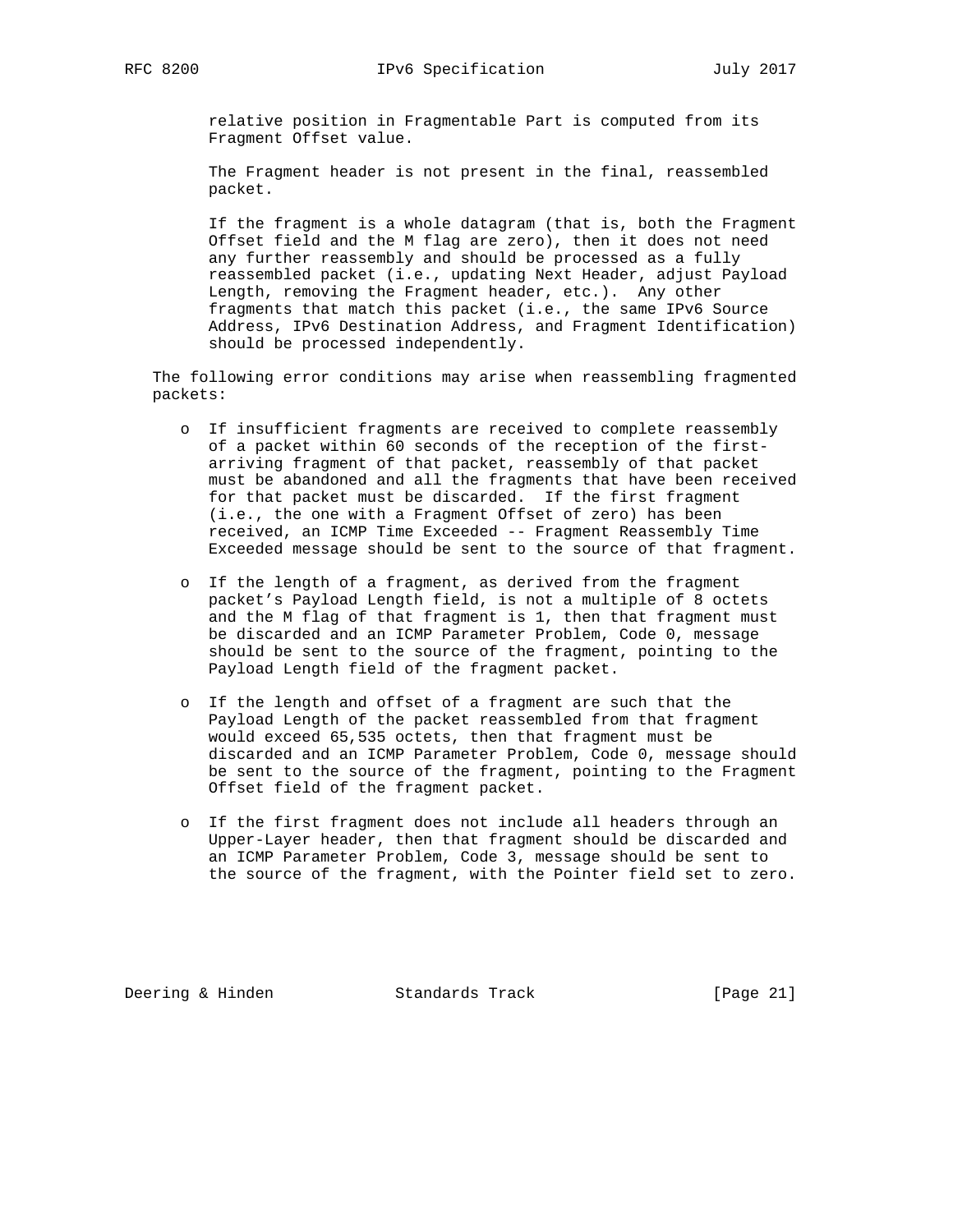o If any of the fragments being reassembled overlap with any other fragments being reassembled for the same packet, reassembly of that packet must be abandoned and all the fragments that have been received for that packet must be discarded, and no ICMP error messages should be sent.

 It should be noted that fragments may be duplicated in the network. Instead of treating these exact duplicate fragments as overlapping fragments, an implementation may choose to detect this case and drop exact duplicate fragments while keeping the other fragments belonging to the same packet.

 The following conditions are not expected to occur frequently but are not considered errors if they do:

 The number and content of the headers preceding the Fragment header of different fragments of the same original packet may differ. Whatever headers are present, preceding the Fragment header in each fragment packet, are processed when the packets arrive, prior to queueing the fragments for reassembly. Only those headers in the Offset zero fragment packet are retained in the reassembled packet.

 The Next Header values in the Fragment headers of different fragments of the same original packet may differ. Only the value from the Offset zero fragment packet is used for reassembly.

 Other fields in the IPv6 header may also vary across the fragments being reassembled. Specifications that use these fields may provide additional instructions if the basic mechanism of using the values from the Offset zero fragment is not sufficient. For example, Section 5.3 of [RFC3168] describes how to combine the Explicit Congestion Notification (ECN) bits from different fragments to derive the ECN bits of the reassembled packet.

Deering & Hinden Standards Track [Page 22]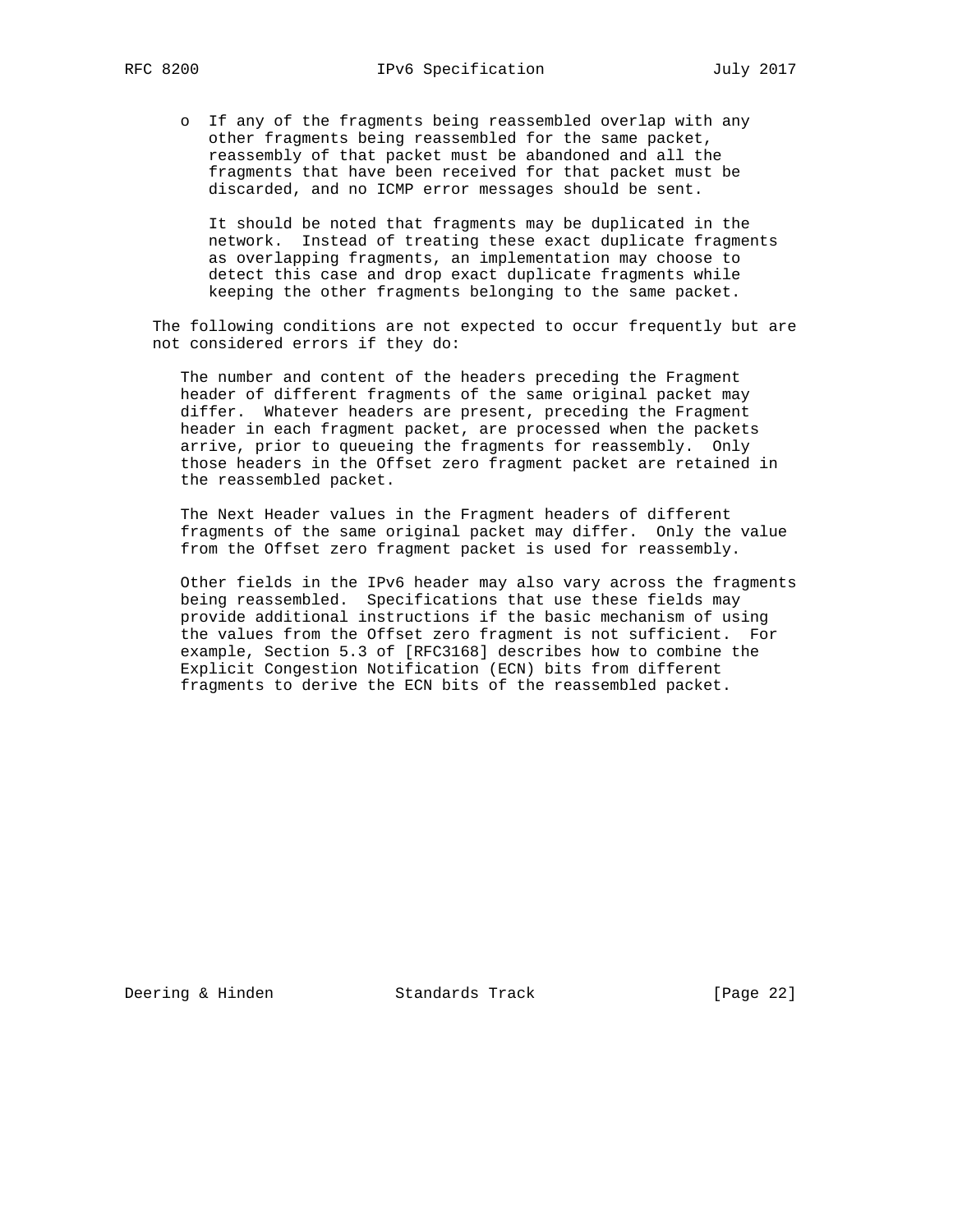#### 4.6. Destination Options Header

 The Destination Options header is used to carry optional information that need be examined only by a packet's destination node(s). The Destination Options header is identified by a Next Header value of 60 in the immediately preceding header and has the following format:

 +-+-+-+-+-+-+-+-+-+-+-+-+-+-+-+-+-+-+-+-+-+-+-+-+-+-+-+-+-+-+-+-+ | Next Header | Hdr Ext Len | | +-+-+-+-+-+-+-+-+-+-+-+-+-+-+-+-+ + | | . . . Options . . . | | +-+-+-+-+-+-+-+-+-+-+-+-+-+-+-+-+-+-+-+-+-+-+-+-+-+-+-+-+-+-+-+-+ Next Header 8-bit selector. Identifies the type of header immediately following the Destination Options header. Uses the same values as the IPv4 Protocol field [IANA-PN]. Hdr Ext Len 8-bit unsigned integer. Length of the Destination Options header in 8-octet units, not including the first 8 octets. Options Variable-length field, of length such that the complete Destination Options header is an integer multiple of 8 octets long. Contains one or more TLV-encoded options, as described in Section 4.2.

 The only destination options defined in this document are the Pad1 and PadN options specified in Section 4.2.

 Note that there are two possible ways to encode optional destination information in an IPv6 packet: either as an option in the Destination Options header or as a separate extension header. The Fragment header and the Authentication header are examples of the latter approach. Which approach can be used depends on what action is desired of a destination node that does not understand the optional information:

 o If the desired action is for the destination node to discard the packet and, only if the packet's Destination Address is not a multicast address, send an ICMP Unrecognized Type message to the packet's Source Address, then the information may be encoded either as a separate header or as an option in the

Deering & Hinden Standards Track [Page 23]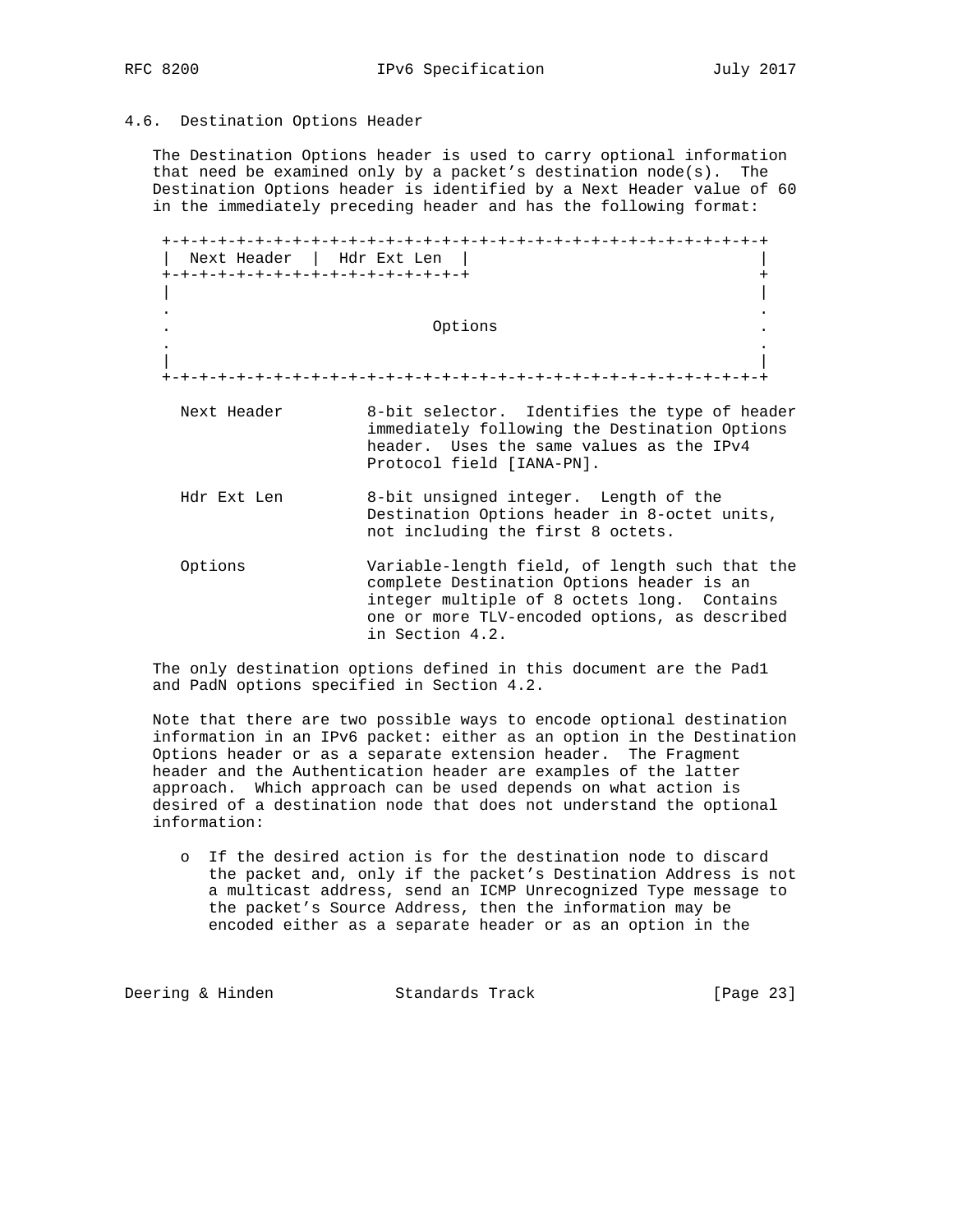Destination Options header whose Option Type has the value 11 in its highest-order 2 bits. The choice may depend on such factors as which takes fewer octets, or which yields better alignment or more efficient parsing.

- o If any other action is desired, the information must be encoded as an option in the Destination Options header whose Option Type has the value 00, 01, or 10 in its highest-order 2 bits, specifying the desired action (see Section 4.2).
- 4.7. No Next Header

 The value 59 in the Next Header field of an IPv6 header or any extension header indicates that there is nothing following that header. If the Payload Length field of the IPv6 header indicates the presence of octets past the end of a header whose Next Header field contains 59, those octets must be ignored and passed on unchanged if the packet is forwarded.

4.8. Defining New Extension Headers and Options

 Defining new IPv6 extension headers is not recommended, unless there are no existing IPv6 extension headers that can be used by specifying a new option for that IPv6 extension header. A proposal to specify a new IPv6 extension header must include a detailed technical explanation of why an existing IPv6 extension header can not be used for the desired new function. See [RFC6564] for additional background information.

 Note: New extension headers that require hop-by-hop behavior must not be defined because, as specified in Section 4 of this document, the only extension header that has hop-by-hop behavior is the Hop-by-Hop Options header.

 New hop-by-hop options are not recommended because nodes may be configured to ignore the Hop-by-Hop Options header, drop packets containing a Hop-by-Hop Options header, or assign packets containing a Hop-by-Hop Options header to a slow processing path. Designers considering defining new hop-by-hop options need to be aware of this likely behavior. There has to be a very clear justification why any new hop-by-hop option is needed before it is standardized.

 Instead of defining new extension headers, it is recommended that the Destination Options header is used to carry optional information that must be examined only by a packet's destination  $node(s)$ , because they provide better handling and backward compatibility.

Deering & Hinden Standards Track [Page 24]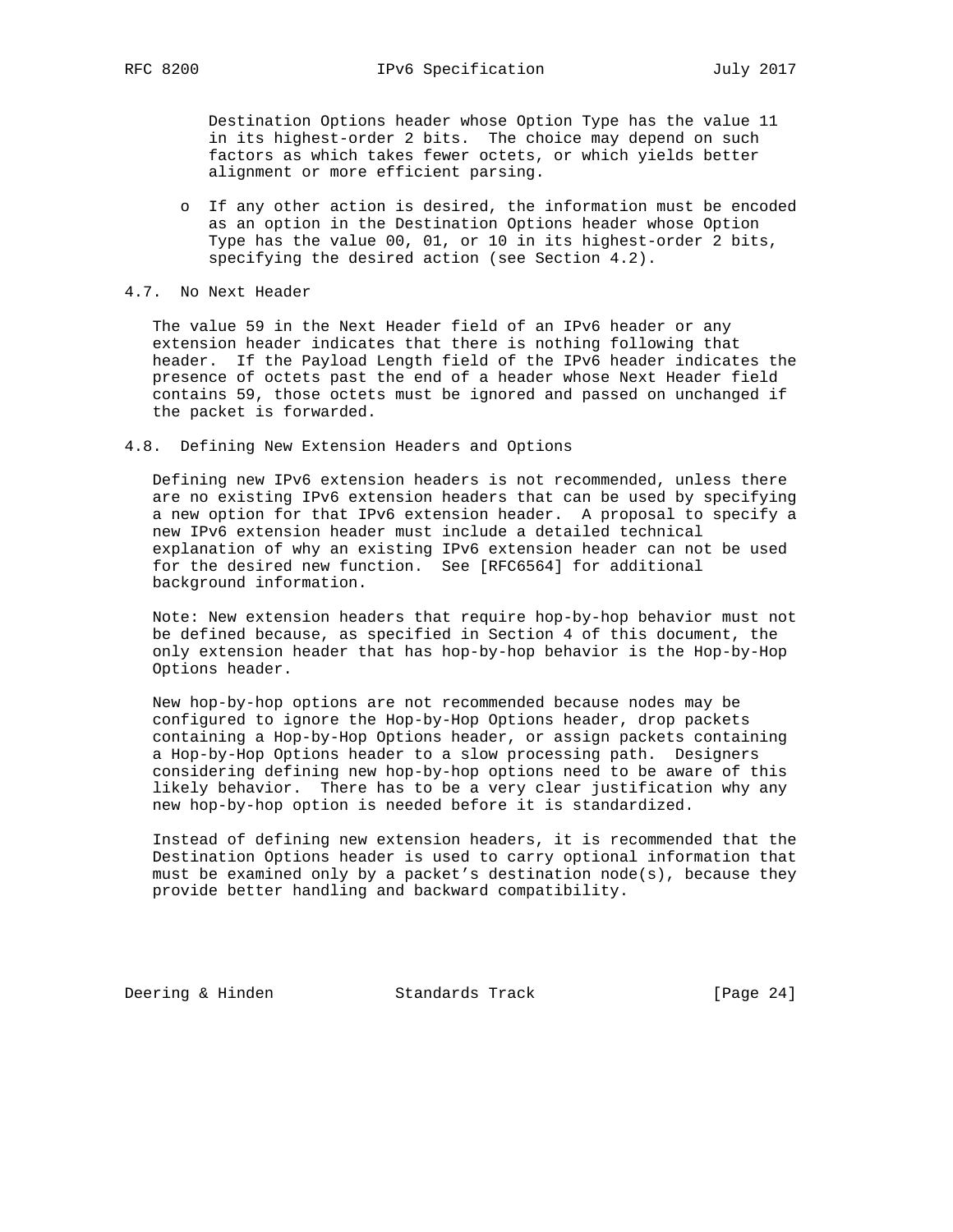If new extension headers are defined, they need to use the following format:

 +-+-+-+-+-+-+-+-+-+-+-+-+-+-+-+-+-+-+-+-+-+-+-+-+-+-+-+-+-+-+-+-+ | Next Header | Hdr Ext Len | | +-+-+-+-+-+-+-+-+-+-+-+-+-+-+-+-+ + | | . . . Header-Specific Data . . . | | +-+-+-+-+-+-+-+-+-+-+-+-+-+-+-+-+-+-+-+-+-+-+-+-+-+-+-+-+-+-+-+-+ Next Header 8-bit selector. Identifies the type of header immediately following the extension header. Uses the same values as the IPv4 Protocol field [IANA-PN]. Hdr Ext Len 8-bit unsigned integer. Length of the Destination Options header in 8-octet units, not including the first 8 octets. Header Specific Data Variable-length field. Fields specific to the extension header.

5. Packet Size Issues

 IPv6 requires that every link in the Internet have an MTU of 1280 octets or greater. This is known as the IPv6 minimum link MTU. On any link that cannot convey a 1280-octet packet in one piece, link specific fragmentation and reassembly must be provided at a layer below IPv6.

 Links that have a configurable MTU (for example, PPP links [RFC1661]) must be configured to have an MTU of at least 1280 octets; it is recommended that they be configured with an MTU of 1500 octets or greater, to accommodate possible encapsulations (i.e., tunneling) without incurring IPv6-layer fragmentation.

 From each link to which a node is directly attached, the node must be able to accept packets as large as that link's MTU.

 It is strongly recommended that IPv6 nodes implement Path MTU Discovery [RFC8201], in order to discover and take advantage of path MTUs greater than 1280 octets. However, a minimal IPv6 implementation (e.g., in a boot ROM) may simply restrict itself to sending packets no larger than 1280 octets, and omit implementation of Path MTU Discovery.

Deering & Hinden Standards Track [Page 25]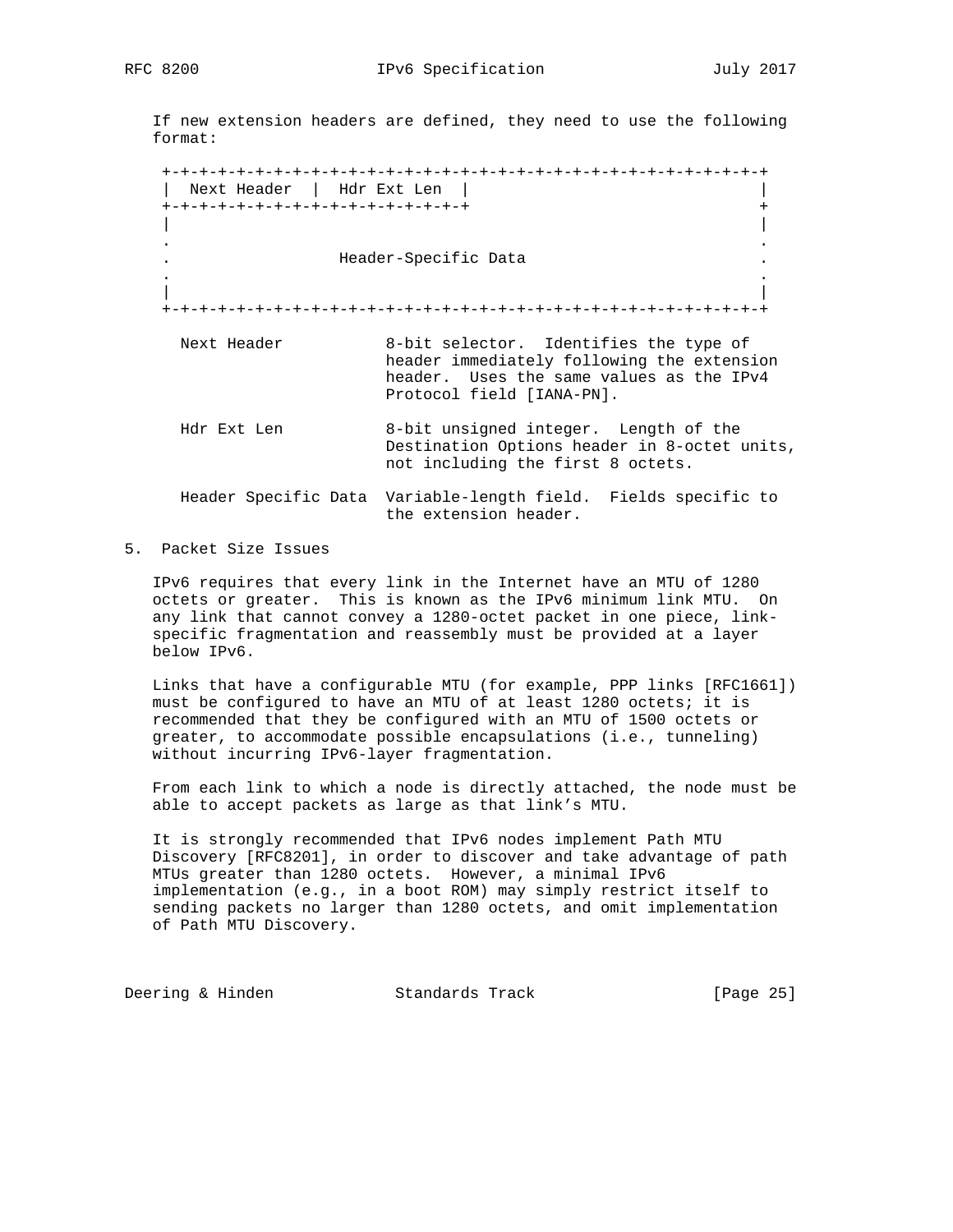In order to send a packet larger than a path's MTU, a node may use the IPv6 Fragment header to fragment the packet at the source and have it reassembled at the destination(s). However, the use of such fragmentation is discouraged in any application that is able to adjust its packets to fit the measured path MTU (i.e., down to 1280 octets).

 A node must be able to accept a fragmented packet that, after reassembly, is as large as 1500 octets. A node is permitted to accept fragmented packets that reassemble to more than 1500 octets. An upper-layer protocol or application that depends on IPv6 fragmentation to send packets larger than the MTU of a path should not send packets larger than 1500 octets unless it has assurance that the destination is capable of reassembling packets of that larger size.

6. Flow Labels

 The 20-bit Flow Label field in the IPv6 header is used by a source to label sequences of packets to be treated in the network as a single flow.

 The current definition of the IPv6 Flow Label can be found in [RFC6437].

7. Traffic Classes

 The 8-bit Traffic Class field in the IPv6 header is used by the network for traffic management. The value of the Traffic Class bits in a received packet or fragment might be different from the value sent by the packet's source.

 The current use of the Traffic Class field for Differentiated Services and Explicit Congestion Notification is specified in [RFC2474] and [RFC3168].

Deering & Hinden Standards Track [Page 26]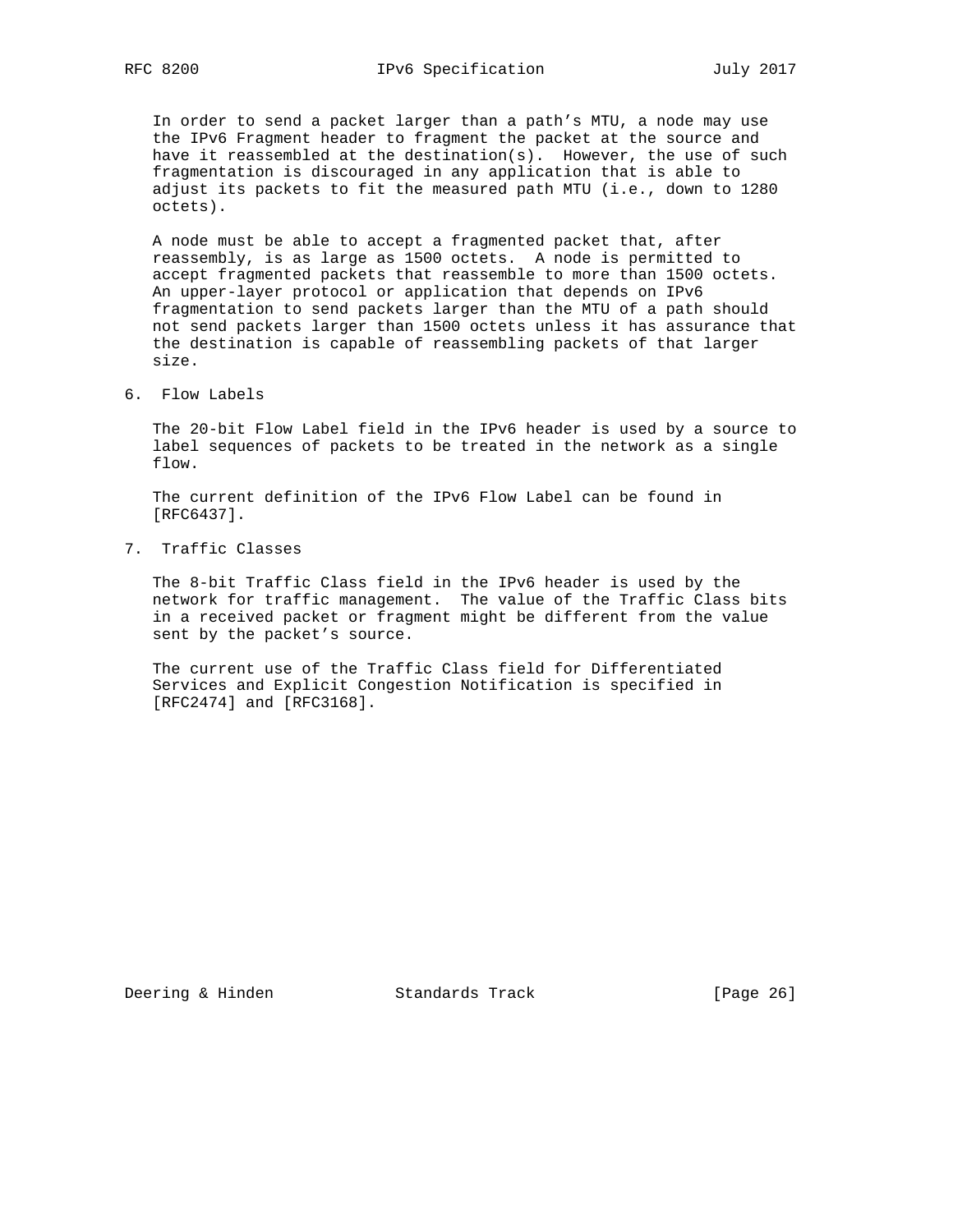#### 8. Upper-Layer Protocol Issues

8.1. Upper-Layer Checksums

 Any transport or other upper-layer protocol that includes the addresses from the IP header in its checksum computation must be modified for use over IPv6, to include the 128-bit IPv6 addresses instead of 32-bit IPv4 addresses. In particular, the following illustration shows the TCP and UDP "pseudo-header" for IPv6:

|                     | $- + - + - + - + - +$     |                            |
|---------------------|---------------------------|----------------------------|
|                     |                           |                            |
|                     |                           |                            |
|                     |                           |                            |
|                     | Source Address            |                            |
|                     |                           |                            |
|                     |                           |                            |
|                     |                           |                            |
|                     |                           |                            |
|                     |                           |                            |
|                     |                           |                            |
|                     |                           |                            |
|                     |                           |                            |
|                     | Destination Address       |                            |
|                     |                           |                            |
|                     |                           |                            |
|                     |                           |                            |
|                     |                           |                            |
| $+ - + - + - + - +$ |                           | $-+ - + - + - + - + - + -$ |
|                     | Upper-Layer Packet Length |                            |
|                     |                           |                            |
|                     | zero                      | Next Header                |
|                     |                           |                            |

- o If the IPv6 packet contains a Routing header, the Destination Address used in the pseudo-header is that of the final destination. At the originating node, that address will be in the last element of the Routing header; at the recipient(s), that address will be in the Destination Address field of the IPv6 header.
- o The Next Header value in the pseudo-header identifies the upper-layer protocol (e.g., 6 for TCP or 17 for UDP). It will differ from the Next Header value in the IPv6 header if there are extension headers between the IPv6 header and the upper layer header.

Deering & Hinden Standards Track [Page 27]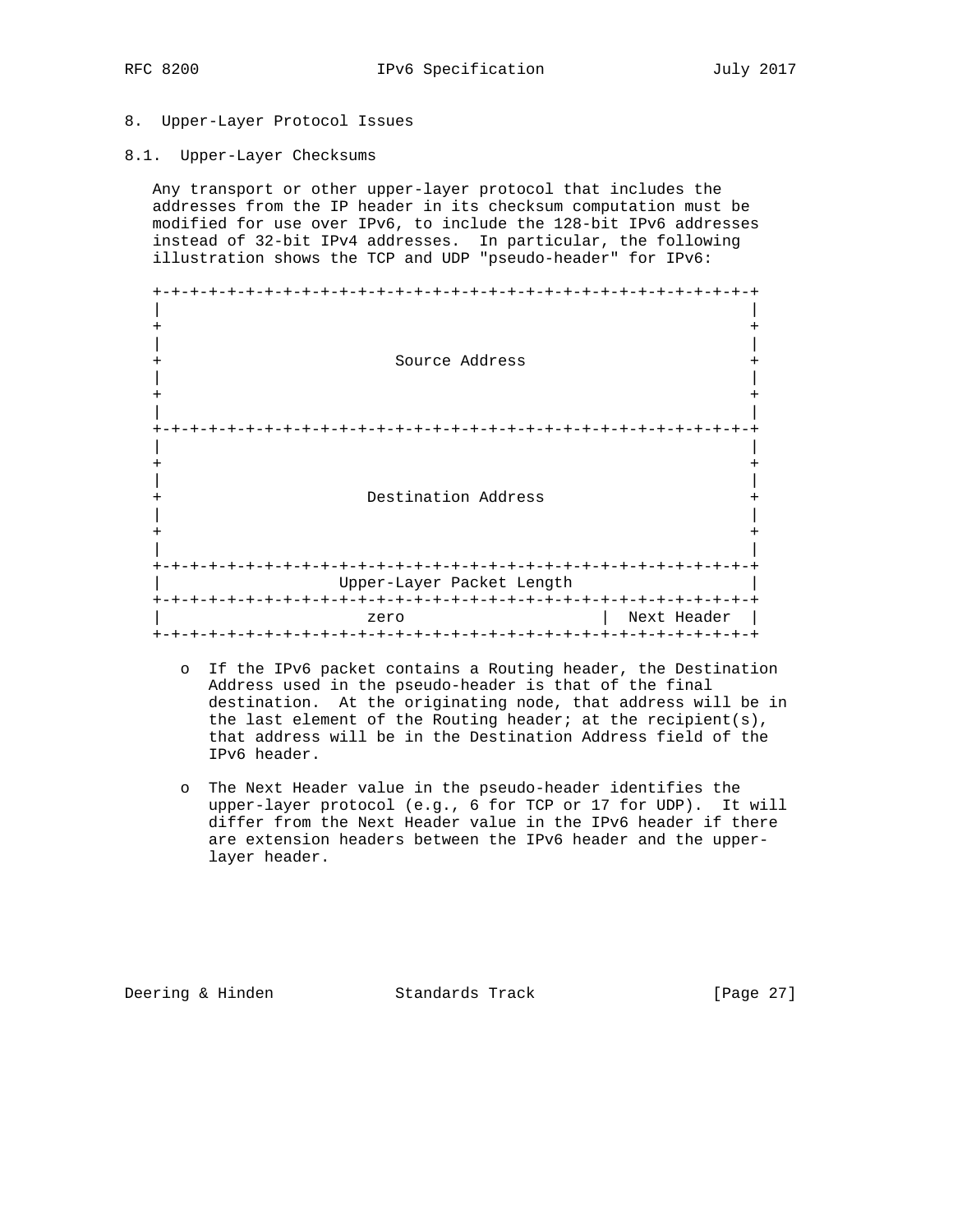- o The Upper-Layer Packet Length in the pseudo-header is the length of the upper-layer header and data (e.g., TCP header plus TCP data). Some upper-layer protocols carry their own length information (e.g., the Length field in the UDP header); for such protocols, that is the length used in the pseudo header. Other protocols (such as TCP) do not carry their own length information, in which case the length used in the pseudo-header is the Payload Length from the IPv6 header, minus the length of any extension headers present between the IPv6 header and the upper-layer header.
- o Unlike IPv4, the default behavior when UDP packets are originated by an IPv6 node is that the UDP checksum is not optional. That is, whenever originating a UDP packet, an IPv6 node must compute a UDP checksum over the packet and the pseudo-header, and, if that computation yields a result of zero, it must be changed to hex FFFF for placement in the UDP header. IPv6 receivers must discard UDP packets containing a zero checksum and should log the error.
- o As an exception to the default behavior, protocols that use UDP as a tunnel encapsulation may enable zero-checksum mode for a specific port (or set of ports) for sending and/or receiving. Any node implementing zero-checksum mode must follow the requirements specified in "Applicability Statement for the Use of IPv6 UDP Datagrams with Zero Checksums" [RFC6936].

 The IPv6 version of ICMP [RFC4443] includes the above pseudo-header in its checksum computation; this is a change from the IPv4 version of ICMP, which does not include a pseudo-header in its checksum. The reason for the change is to protect ICMP from misdelivery or corruption of those fields of the IPv6 header on which it depends, which, unlike IPv4, are not covered by an internet-layer checksum. The Next Header field in the pseudo-header for ICMP contains the value 58, which identifies the IPv6 version of ICMP.

8.2. Maximum Packet Lifetime

 Unlike IPv4, IPv6 nodes are not required to enforce maximum packet lifetime. That is the reason the IPv4 "Time-to-Live" field was renamed "Hop Limit" in IPv6. In practice, very few, if any, IPv4 implementations conform to the requirement that they limit packet lifetime, so this is not a change in practice. Any upper-layer protocol that relies on the internet layer (whether IPv4 or IPv6) to limit packet lifetime ought to be upgraded to provide its own mechanisms for detecting and discarding obsolete packets.

Deering & Hinden Standards Track [Page 28]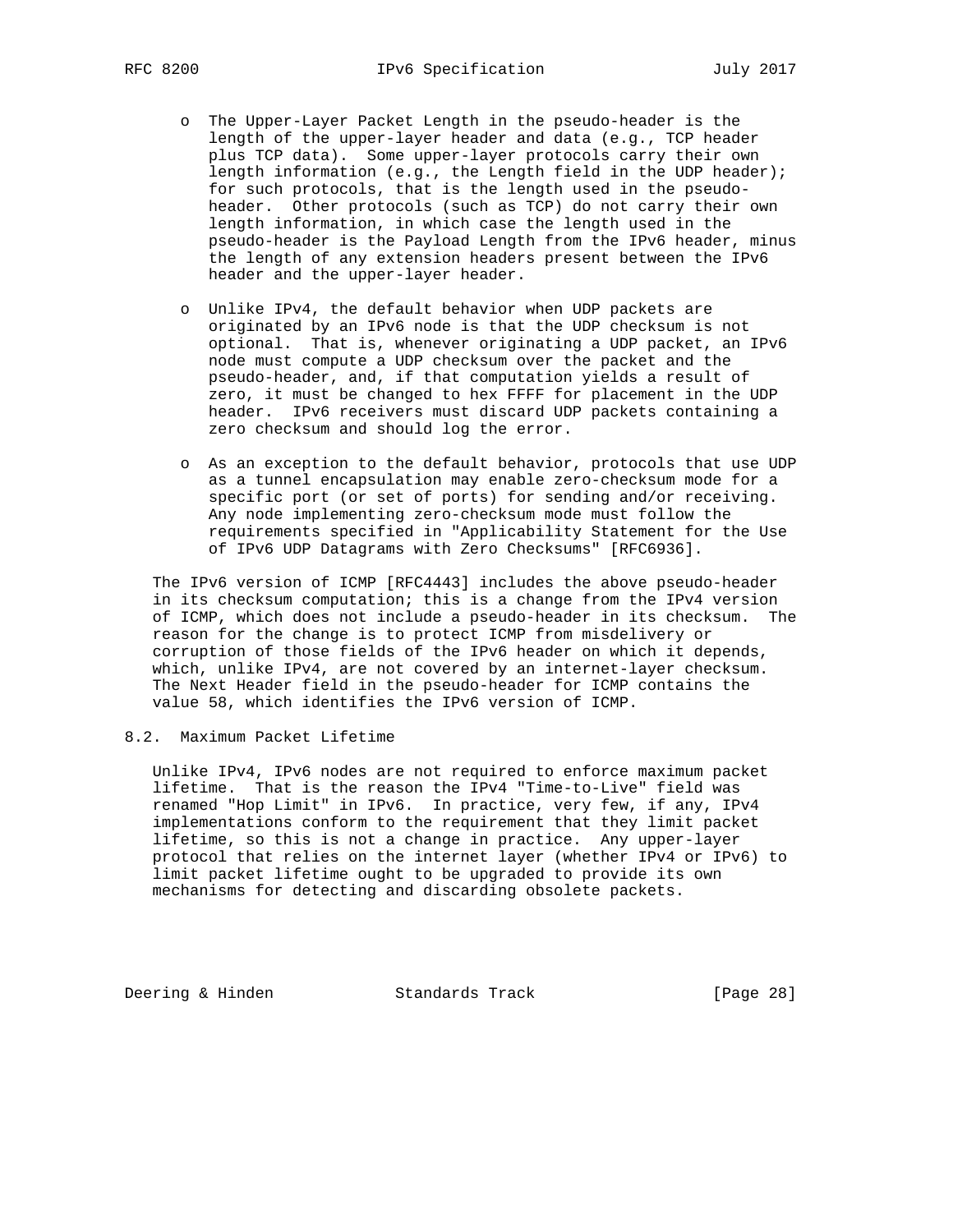8.3. Maximum Upper-Layer Payload Size

 When computing the maximum payload size available for upper-layer data, an upper-layer protocol must take into account the larger size of the IPv6 header relative to the IPv4 header. For example, in IPv4, TCP's Maximum Segment Size (MSS) option is computed as the maximum packet size (a default value or a value learned through Path MTU Discovery) minus 40 octets (20 octets for the minimum-length IPv4 header and 20 octets for the minimum-length TCP header). When using TCP over IPv6, the MSS must be computed as the maximum packet size minus 60 octets, because the minimum-length IPv6 header (i.e., an IPv6 header with no extension headers) is 20 octets longer than a minimum-length IPv4 header.

8.4. Responding to Packets Carrying Routing Headers

 When an upper-layer protocol sends one or more packets in response to a received packet that included a Routing header, the response packet(s) must not include a Routing header that was automatically derived by "reversing" the received Routing header UNLESS the integrity and authenticity of the received Source Address and Routing header have been verified (e.g., via the use of an Authentication header in the received packet). In other words, only the following kinds of packets are permitted in response to a received packet bearing a Routing header:

- o Response packets that do not carry Routing headers.
- o Response packets that carry Routing headers that were NOT derived by reversing the Routing header of the received packet (for example, a Routing header supplied by local configuration).
- o Response packets that carry Routing headers that were derived by reversing the Routing header of the received packet IF AND ONLY IF the integrity and authenticity of the Source Address and Routing header from the received packet have been verified by the responder.
- 9. IANA Considerations

 RFC 2460 is referenced in a number of IANA registries. These include:

- o Internet Protocol Version 6 (IPv6) Parameters [IANA-6P]
- o Assigned Internet Protocol Numbers [IANA-PN]

| Deering & Hinden | Standards Track | [Page 29] |
|------------------|-----------------|-----------|
|------------------|-----------------|-----------|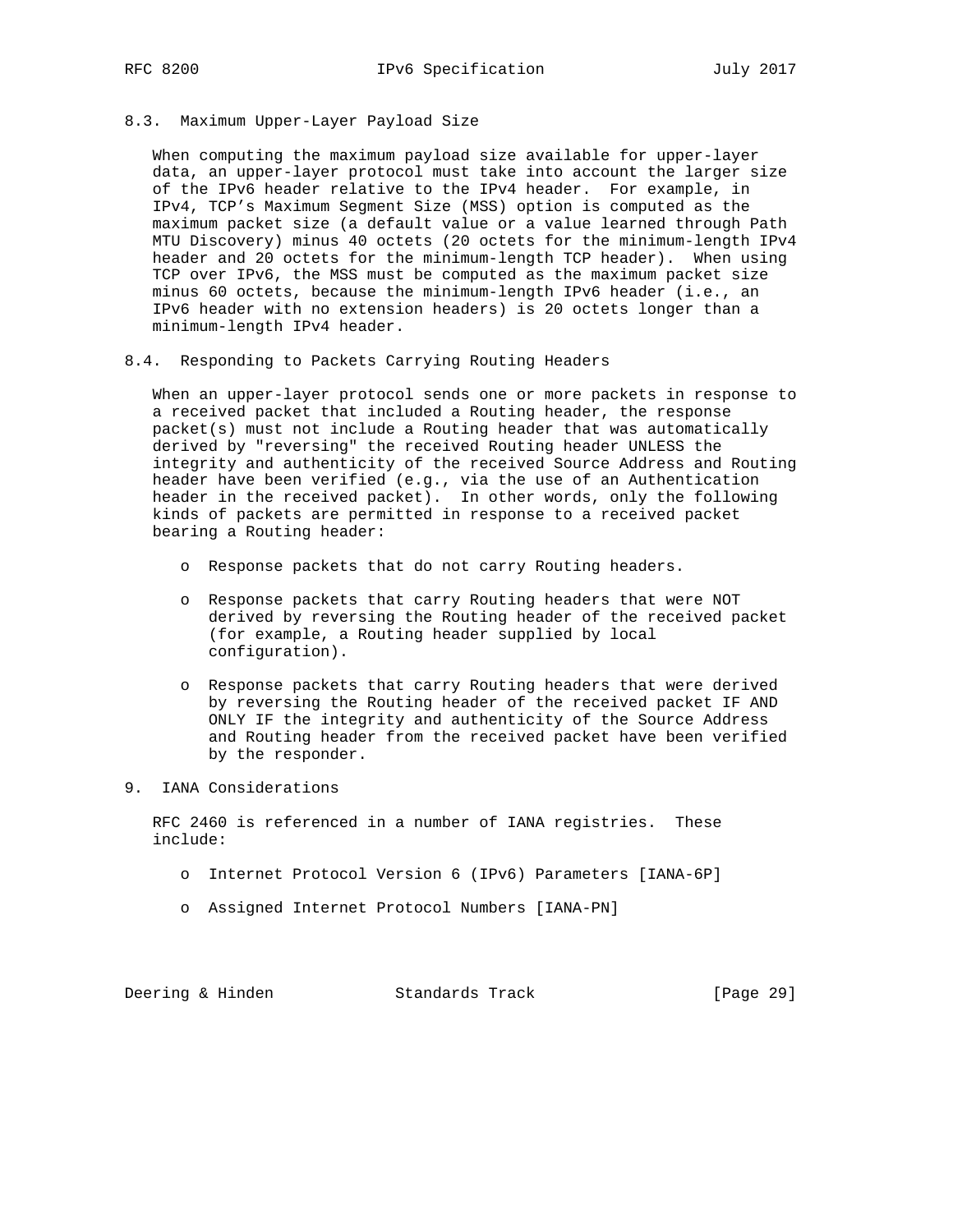- o ONC RPC Network Identifiers (netids) [IANA-NI]
- o Network Layer Protocol Identifiers (NLPIDs) of Interest [IANA-NL]
- o Protocol Registries [IANA-PR]

The IANA has updated these references to point to this document.

10. Security Considerations

 IPv6, from the viewpoint of the basic format and transmission of packets, has security properties that are similar to IPv4. These security issues include:

- o Eavesdropping, where on-path elements can observe the whole packet (including both contents and metadata) of each IPv6 datagram.
- o Replay, where the attacker records a sequence of packets off of the wire and plays them back to the party that originally received them.
- o Packet insertion, where the attacker forges a packet with some chosen set of properties and injects it into the network.
- o Packet deletion, where the attacker removes a packet from the wire.
- o Packet modification, where the attacker removes a packet from the wire, modifies it, and reinjects it into the network.
- o Man-in-the-middle (MITM) attacks, where the attacker subverts the communication stream in order to pose as the sender to receiver and the receiver to the sender.
- o Denial-of-service (DoS) attacks, where the attacker sends large amounts of legitimate traffic to a destination to overwhelm it.

 IPv6 packets can be protected from eavesdropping, replay, packet insertion, packet modification, and MITM attacks by use of the "Security Architecture for the Internet Protocol" [RFC4301]. In addition, upper-layer protocols such as Transport Layer Security (TLS) or Secure Shell (SSH) can be used to protect the application layer traffic running on top of IPv6.

 There is not any mechanism to protect against DoS attacks. Defending against these type of attacks is outside the scope of this specification.

 IPv6 addresses are significantly larger than IPv4 addresses making it much harder to scan the address space across the Internet and even on a single network link (e.g., Local Area Network). See [RFC7707] for more information.

Deering & Hinden Standards Track [Page 30]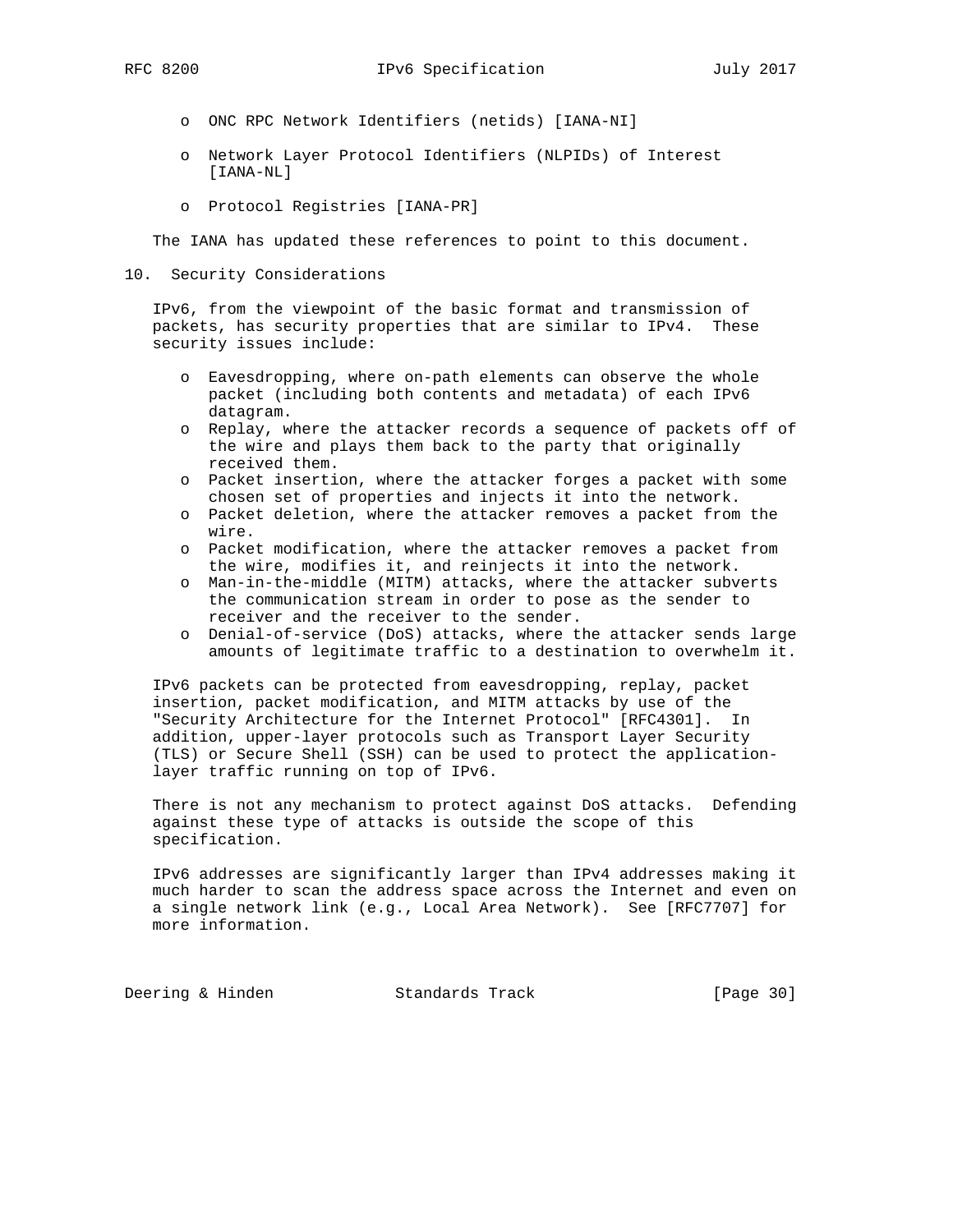IPv6 addresses of nodes are expected to be more visible on the Internet as compared with IPv4 since the use of address translation technology is reduced. This creates some additional privacy issues such as making it easier to distinguish endpoints. See [RFC7721] for more information.

 The design of IPv6 extension header architecture, while adding a lot of flexibility, also creates new security challenges. As noted below, issues relating to the Fragment extension header have been resolved, but it's clear that for any new extension header designed in the future, the security implications need to be examined thoroughly, and this needs to include how the new extension header works with existing extension headers. See [RFC7045] for more information.

 This version of the IPv6 specification resolves a number of security issues that were found with the previous version [RFC2460] of the IPv6 specification. These include:

- o Revised the text to handle the case of fragments that are whole datagrams (i.e., both the Fragment Offset field and the M flag are zero). If received, they should be processed as a reassembled packet. Any other fragments that match should be processed independently. The Fragment creation process was modified to not create whole datagram fragments (Fragment Offset field and the M flag are zero). See [RFC6946] and [RFC8021] for more information.
- o Removed the paragraph in Section 5 that required including a Fragment header to outgoing packets if an ICMP Packet Too Big message reporting a Next-Hop MTU is less than 1280. See [RFC6946] for more information.
- o Changed the text to require that IPv6 nodes must not create overlapping fragments. Also, when reassembling an IPv6 datagram, if one or more of its constituent fragments is determined to be an overlapping fragment, the entire datagram (and any constituent fragments) must be silently discarded. Includes clarification that no ICMP error message should be sent if overlapping fragments are received. See [RFC5722] for more information.
- o Revised the text to require that all headers through the first upper-layer header are in the first fragment. See [RFC7112] for more information.

Deering & Hinden Standards Track [Page 31]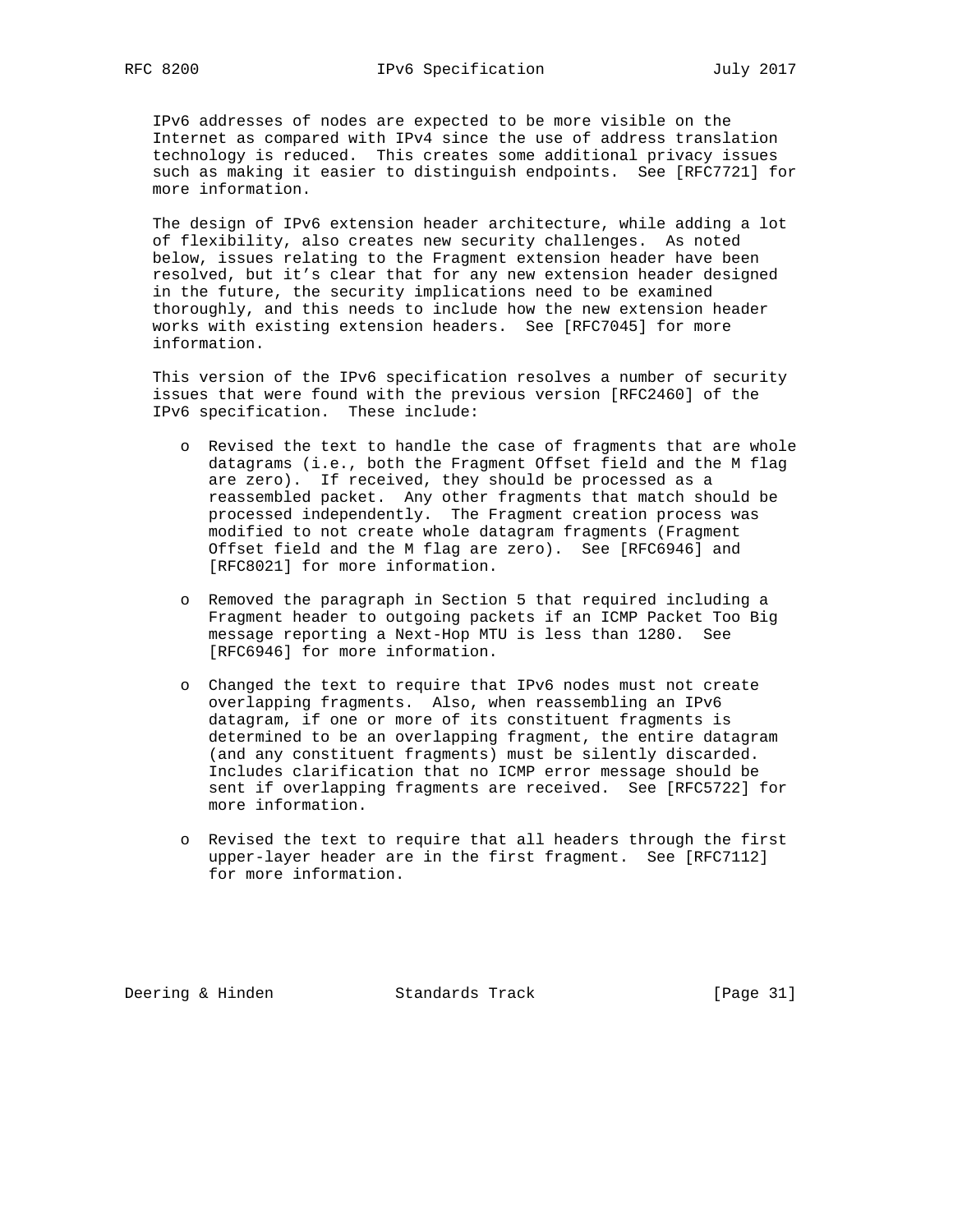o Incorporated the updates from [RFC5095] and [RFC5871] to remove the description of the Routing Header type 0 (RH0), that the allocations guidelines for Routing headers are specified in RFC 5871, and removed RH0 from the list of required extension headers.

 Security issues relating to other parts of IPv6 including addressing, ICMPv6, Path MTU Discovery, etc., are discussed in the appropriate specifications.

- 11. References
- 11.1. Normative References
	- [RFC791] Postel, J., "Internet Protocol", STD 5, RFC 791, DOI 10.17487/RFC0791, September 1981, <http://www.rfc-editor.org/info/rfc791>.
	- [RFC2474] Nichols, K., Blake, S., Baker, F., and D. Black, "Definition of the Differentiated Services Field (DS Field) in the IPv4 and IPv6 Headers", RFC 2474, DOI 10.17487/RFC2474, December 1998, <http://www.rfc-editor.org/info/rfc2474>.
	- [RFC3168] Ramakrishnan, K., Floyd, S., and D. Black, "The Addition of Explicit Congestion Notification (ECN) to IP", RFC 3168, DOI 10.17487/RFC3168, September 2001, <http://www.rfc-editor.org/info/rfc3168>.
	- [RFC4291] Hinden, R. and S. Deering, "IP Version 6 Addressing Architecture", RFC 4291, DOI 10.17487/RFC4291, February 2006, <http://www.rfc-editor.org/info/rfc4291>.
	- [RFC4443] Conta, A., Deering, S., and M. Gupta, Ed., "Internet Control Message Protocol (ICMPv6) for the Internet Protocol Version 6 (IPv6) Specification", STD 89, RFC 4443, DOI 10.17487/RFC4443, March 2006, <http://www.rfc-editor.org/info/rfc4443>.
	- [RFC6437] Amante, S., Carpenter, B., Jiang, S., and J. Rajahalme, "IPv6 Flow Label Specification", RFC 6437, DOI 10.17487/RFC6437, November 2011, <http://www.rfc-editor.org/info/rfc6437>.

Deering & Hinden Standards Track [Page 32]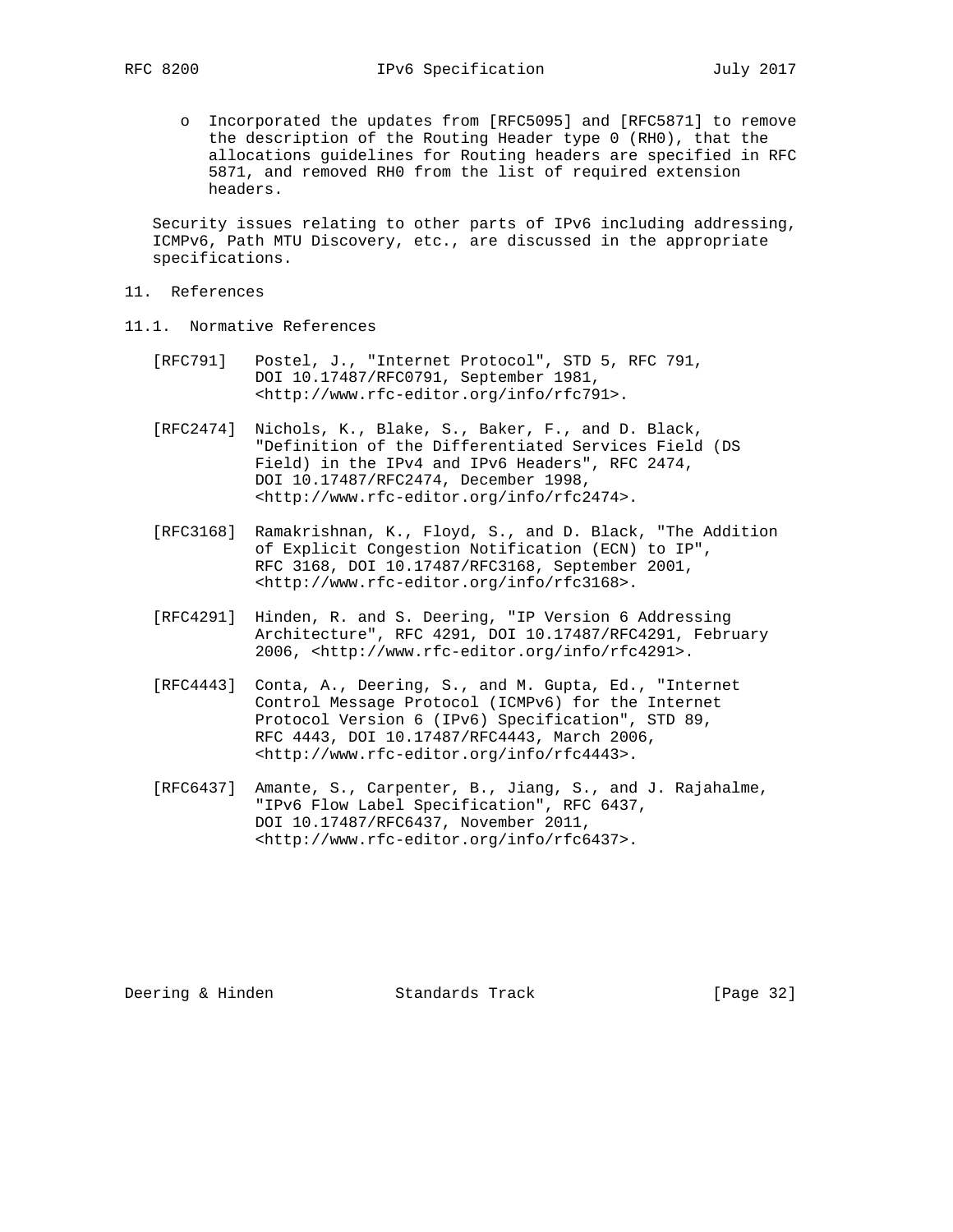- 11.2. Informative References
	- [Err2541] RFC Errata, Erratum ID 2541, RFC 2460.
	- [Err4279] RFC Errata, Erratum ID 4279, RFC 2460.
	- [Err4657] RFC Errata, Erratum ID 4657, RFC 2460.
	- [Err4662] RFC Errata, Erratum ID 4662, RFC 2460.
	- [IANA-6P] IANA, "Internet Protocol Version 6 (IPv6) Parameters", <https://www.iana.org/assignments/ipv6-parameters>.
	- [IANA-EH] IANA, "IPv6 Extension Header Types", <https://www.iana.org/assignments/ipv6-parameters>.
	- [IANA-NI] IANA, "ONC RPC Network Identifiers (netids)", <https://www.iana.org/assignments/rpc-netids>.
	- [IANA-NL] IANA, "Network Layer Protocol Identifiers (NLPIDs) of Interest", <https://www.iana.org/assignments/nlpids>.
	- [IANA-PN] IANA, "Protocol Numbers", <https://www.iana.org/assignments/protocol-numbers>.
	- [IANA-PR] IANA, "Protocol Registries", <https://www.iana.org/ protocols>.
	- [IANA-RH] IANA, "Routing Types", <https://www.iana.org/assignments/ ipv6-parameters>.
	- [RFC1661] Simpson, W., Ed., "The Point-to-Point Protocol (PPP)", STD 51, RFC 1661, DOI 10.17487/RFC1661, July 1994, <http://www.rfc-editor.org/info/rfc1661>.
	- [RFC2460] Deering, S. and R. Hinden, "Internet Protocol, Version 6 (IPv6) Specification", RFC 2460, DOI 10.17487/RFC2460, December 1998, <http://www.rfc-editor.org/info/rfc2460>.
	- [RFC4301] Kent, S. and K. Seo, "Security Architecture for the Internet Protocol", RFC 4301, DOI 10.17487/RFC4301, December 2005, <http://www.rfc-editor.org/info/rfc4301>.
	- [RFC4302] Kent, S., "IP Authentication Header", RFC 4302, DOI 10.17487/RFC4302, December 2005, <http://www.rfc-editor.org/info/rfc4302>.

Deering & Hinden Standards Track [Page 33]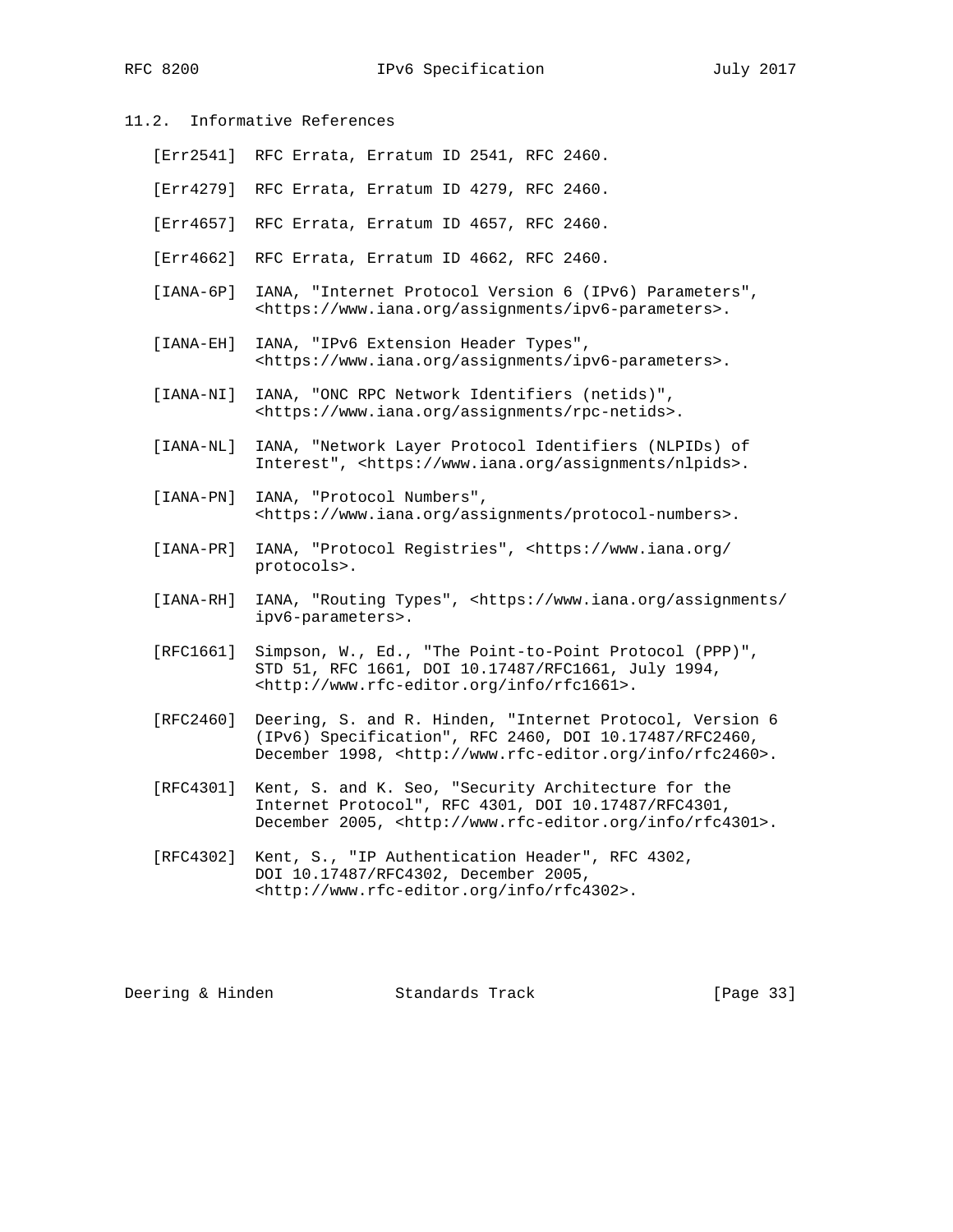- [RFC4303] Kent, S., "IP Encapsulating Security Payload (ESP)", RFC 4303, DOI 10.17487/RFC4303, December 2005, <http://www.rfc-editor.org/info/rfc4303>.
- [RFC5095] Abley, J., Savola, P., and G. Neville-Neil, "Deprecation of Type 0 Routing Headers in IPv6", RFC 5095, DOI 10.17487/RFC5095, December 2007, <http://www.rfc-editor.org/info/rfc5095>.
- [RFC5722] Krishnan, S., "Handling of Overlapping IPv6 Fragments", RFC 5722, DOI 10.17487/RFC5722, December 2009, <http://www.rfc-editor.org/info/rfc5722>.
- [RFC5871] Arkko, J. and S. Bradner, "IANA Allocation Guidelines for the IPv6 Routing Header", RFC 5871, DOI 10.17487/RFC5871, May 2010, <http://www.rfc-editor.org/info/rfc5871>.
- [RFC6564] Krishnan, S., Woodyatt, J., Kline, E., Hoagland, J., and M. Bhatia, "A Uniform Format for IPv6 Extension Headers", RFC 6564, DOI 10.17487/RFC6564, April 2012, <http://www.rfc-editor.org/info/rfc6564>.
- [RFC6936] Fairhurst, G. and M. Westerlund, "Applicability Statement for the Use of IPv6 UDP Datagrams with Zero Checksums", RFC 6936, DOI 10.17487/RFC6936, April 2013, <http://www.rfc-editor.org/info/rfc6936>.
- [RFC6946] Gont, F., "Processing of IPv6 "Atomic" Fragments", RFC 6946, DOI 10.17487/RFC6946, May 2013, <http://www.rfc-editor.org/info/rfc6946>.
- [RFC7045] Carpenter, B. and S. Jiang, "Transmission and Processing of IPv6 Extension Headers", RFC 7045, DOI 10.17487/RFC7045, December 2013, <http://www.rfc-editor.org/info/rfc7045>.
- [RFC7112] Gont, F., Manral, V., and R. Bonica, "Implications of Oversized IPv6 Header Chains", RFC 7112, DOI 10.17487/RFC7112, January 2014, <http://www.rfc-editor.org/info/rfc7112>.
- [RFC7707] Gont, F. and T. Chown, "Network Reconnaissance in IPv6 Networks", RFC 7707, DOI 10.17487/RFC7707, March 2016, <http://www.rfc-editor.org/info/rfc7707>.

Deering & Hinden Standards Track [Page 34]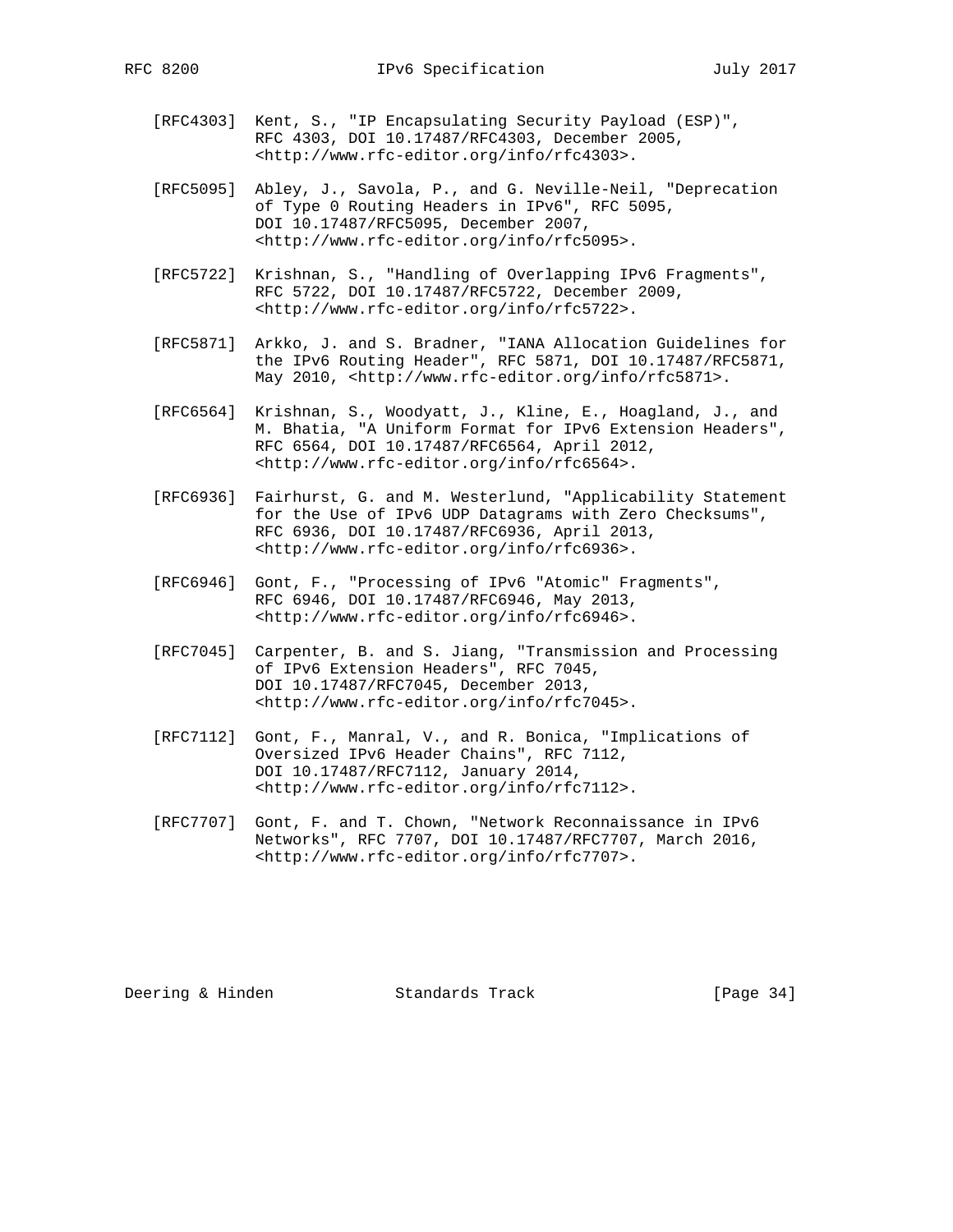- [RFC7721] Cooper, A., Gont, F., and D. Thaler, "Security and Privacy Considerations for IPv6 Address Generation Mechanisms", RFC 7721, DOI 10.17487/RFC7721, March 2016, <http://www.rfc-editor.org/info/rfc7721>.
- [RFC7739] Gont, F., "Security Implications of Predictable Fragment Identification Values", RFC 7739, DOI 10.17487/RFC7739, February 2016, <http://www.rfc-editor.org/info/rfc7739>.
- [RFC8021] Gont, F., Liu, W., and T. Anderson, "Generation of IPv6 Atomic Fragments Considered Harmful", RFC 8021, DOI 10.17487/RFC8021, January 2017, <http://www.rfc-editor.org/info/rfc8021>.
- [RFC8201] McCann, J., Deering, S., Mogul, J., and R. Hinden, "Path MTU Discovery for IP version 6", STD 87, RFC 8201, DOI 10.17487/RFC8201, July 2017, <http://www.rfc-editor.org/info/rfc8201>.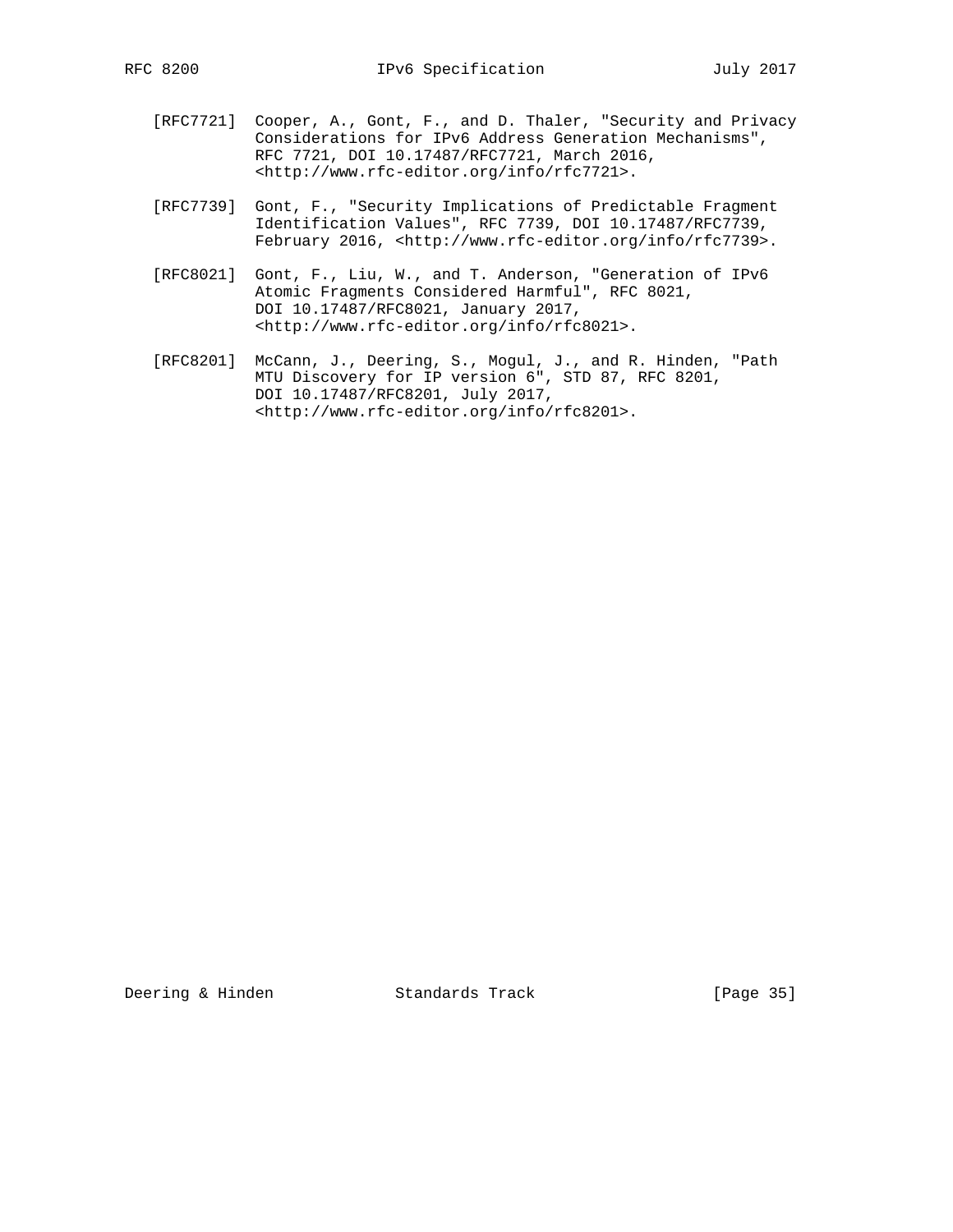Appendix A. Formatting Guidelines for Options

 This appendix gives some advice on how to lay out the fields when designing new options to be used in the Hop-by-Hop Options header or the Destination Options header, as described in Section 4.2. These guidelines are based on the following assumptions:

- o One desirable feature is that any multi-octet fields within the Option Data area of an option be aligned on their natural boundaries, i.e., fields of width n octets should be placed at an integer multiple of n octets from the start of the Hop-by-Hop or Destination Options header, for n = 1, 2, 4, or 8.
- o Another desirable feature is that the Hop-by-Hop or Destination Options header take up as little space as possible, subject to the requirement that the header be an integer multiple of 8 octets long.
- o It may be assumed that, when either of the option-bearing headers are present, they carry a very small number of options, usually only one.

 These assumptions suggest the following approach to laying out the fields of an option: order the fields from smallest to largest, with no interior padding, then derive the alignment requirement for the entire option based on the alignment requirement of the largest field (up to a maximum alignment of 8 octets). This approach is illustrated in the following examples:

Example 1

 If an option X required two data fields, one of length 8 octets and one of length 4 octets, it would be laid out as follows:

| +-+-+-+-+-+-+-+-+-+-+-+-+-+-+-  |
|---------------------------------|
| Option Type=X   Opt Data Len=12 |
| -+-+-+-+-+-+-+-+-+-+-+-+-+-+-+- |
| 4-octet field                   |
|                                 |
|                                 |
| 8-octet field                   |
|                                 |
|                                 |

Deering & Hinden Standards Track [Page 36]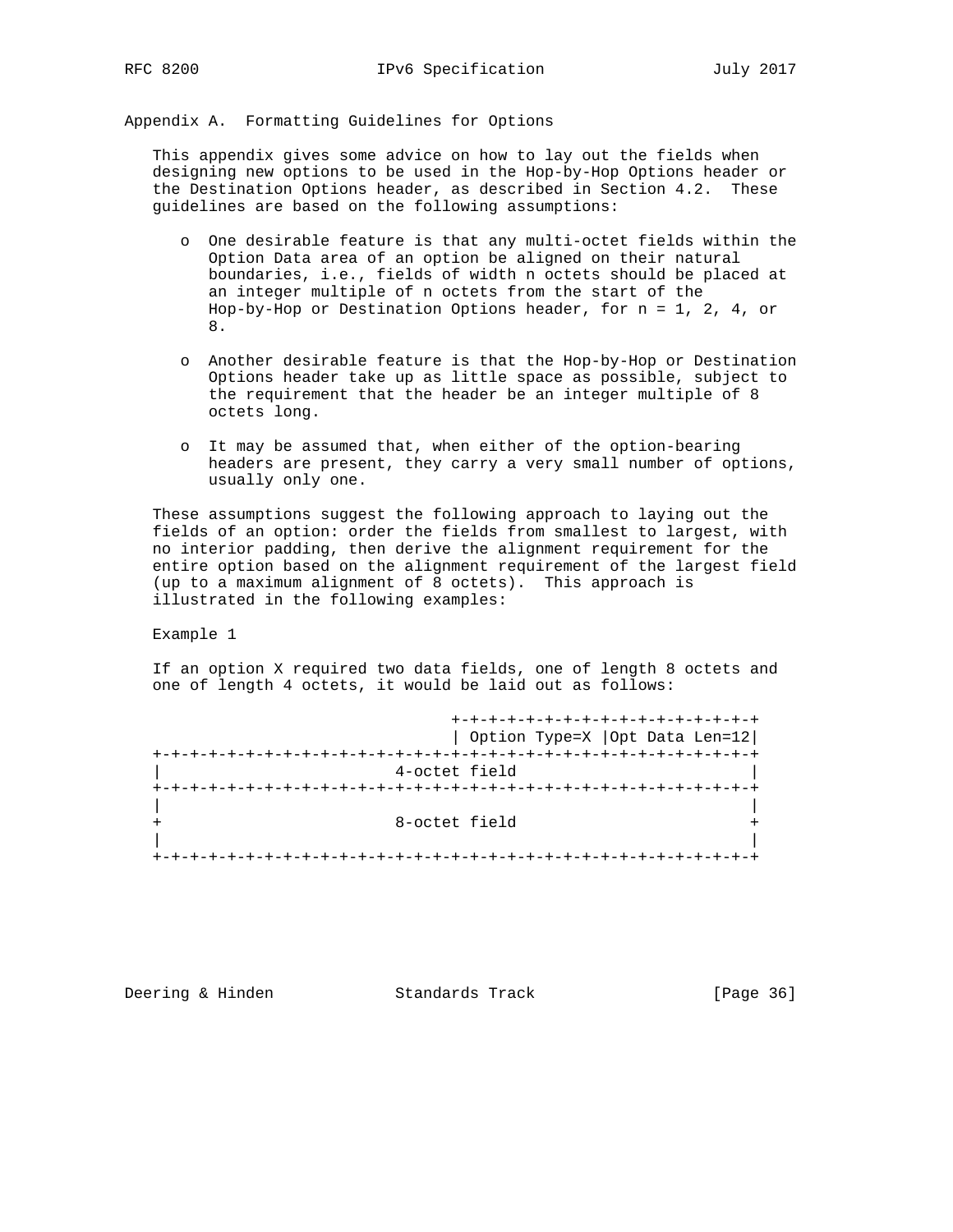Its alignment requirement is 8n+2, to ensure that the 8-octet field starts at a multiple-of-8 offset from the start of the enclosing header. A complete Hop-by-Hop or Destination Options header containing this one option would look as follows:

 +-+-+-+-+-+-+-+-+-+-+-+-+-+-+-+-+-+-+-+-+-+-+-+-+-+-+-+-+-+-+-+-+ | Next Header | Hdr Ext Len=1 | Option Type=X |Opt Data Len=12| +-+-+-+-+-+-+-+-+-+-+-+-+-+-+-+-+-+-+-+-+-+-+-+-+-+-+-+-+-+-+-+-+ 4-octet field +-+-+-+-+-+-+-+-+-+-+-+-+-+-+-+-+-+-+-+-+-+-+-+-+-+-+-+-+-+-+-+-+ | | + 8-octet field + | | +-+-+-+-+-+-+-+-+-+-+-+-+-+-+-+-+-+-+-+-+-+-+-+-+-+-+-+-+-+-+-+-+

Example 2

 If an option Y required three data fields, one of length 4 octets, one of length 2 octets, and one of length 1 octet, it would be laid out as follows:

|                                | +-+-+-+-+-+-+-+ |
|--------------------------------|-----------------|
|                                | Option Type=Y   |
|                                |                 |
| Opt Data Len=7   1-octet field | 2-octet field   |
|                                |                 |
| 4-octet field                  |                 |
|                                |                 |

 Its alignment requirement is 4n+3, to ensure that the 4-octet field starts at a multiple-of-4 offset from the start of the enclosing header. A complete Hop-by-Hop or Destination Options header containing this one option would look as follows:

| Next Header   Hdr Ext Len=1   Padl Option=0   Option Type=Y |  |               |  |  |
|-------------------------------------------------------------|--|---------------|--|--|
|                                                             |  |               |  |  |
| Opt Data Len=7   1-octet field                              |  | 2-octet field |  |  |
|                                                             |  |               |  |  |
| 4-octet field                                               |  |               |  |  |
|                                                             |  |               |  |  |
| PadN Option=1   Opt Data Len=2                              |  |               |  |  |
|                                                             |  |               |  |  |

Deering & Hinden Standards Track [Page 37]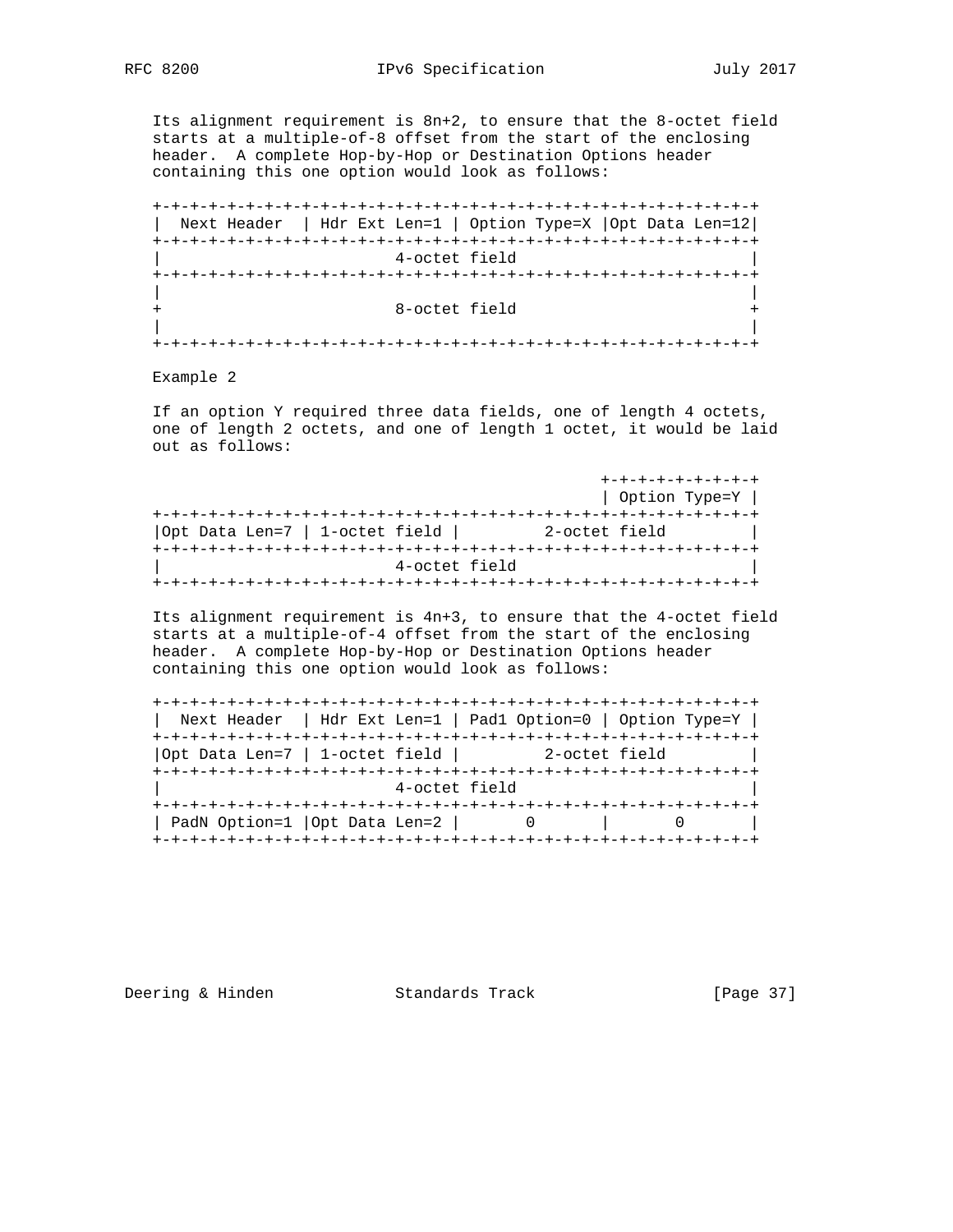RFC 8200 **IPv6** Specification July 2017

Example 3

 A Hop-by-Hop or Destination Options header containing both options X and Y from Examples 1 and 2 would have one of the two following formats, depending on which option appeared first:

 +-+-+-+-+-+-+-+-+-+-+-+-+-+-+-+-+-+-+-+-+-+-+-+-+-+-+-+-+-+-+-+-+ | Next Header | Hdr Ext Len=3 | Option Type=X |Opt Data Len=12| +-+-+-+-+-+-+-+-+-+-+-+-+-+-+-+-+-+-+-+-+-+-+-+-+-+-+-+-+-+-+-+-+ 4-octet field +-+-+-+-+-+-+-+-+-+-+-+-+-+-+-+-+-+-+-+-+-+-+-+-+-+-+-+-+-+-+-+-+ | | 8-octet field | | +-+-+-+-+-+-+-+-+-+-+-+-+-+-+-+-+-+-+-+-+-+-+-+-+-+-+-+-+-+-+-+-+ | PadN Option=1 |Opt Data Len=1 | 0 | Option Type=Y | +-+-+-+-+-+-+-+-+-+-+-+-+-+-+-+-+-+-+-+-+-+-+-+-+-+-+-+-+-+-+-+-+ |Opt Data Len=7 | 1-octet field | 2-octet field | +-+-+-+-+-+-+-+-+-+-+-+-+-+-+-+-+-+-+-+-+-+-+-+-+-+-+-+-+-+-+-+-+ 4-octet field +-+-+-+-+-+-+-+-+-+-+-+-+-+-+-+-+-+-+-+-+-+-+-+-+-+-+-+-+-+-+-+-+ | PadN Option=1 | Opt Data Len=2 | 0 | 0 | +-+-+-+-+-+-+-+-+-+-+-+-+-+-+-+-+-+-+-+-+-+-+-+-+-+-+-+-+-+-+-+-+ +-+-+-+-+-+-+-+-+-+-+-+-+-+-+-+-+-+-+-+-+-+-+-+-+-+-+-+-+-+-+-+-+ | Next Header | Hdr Ext Len=3 | Pad1 Option=0 | Option Type=Y | +-+-+-+-+-+-+-+-+-+-+-+-+-+-+-+-+-+-+-+-+-+-+-+-+-+-+-+-+-+-+-+-+ |Opt Data Len=7 | 1-octet field | 2-octet field | +-+-+-+-+-+-+-+-+-+-+-+-+-+-+-+-+-+-+-+-+-+-+-+-+-+-+-+-+-+-+-+-+ | 4-octet field | +-+-+-+-+-+-+-+-+-+-+-+-+-+-+-+-+-+-+-+-+-+-+-+-+-+-+-+-+-+-+-+-+ | PadN Option=1 |Opt Data Len=4 | 0 | 0 +-+-+-+-+-+-+-+-+-+-+-+-+-+-+-+-+-+-+-+-+-+-+-+-+-+-+-+-+-+-+-+-+ | 0 | 0 | Option Type=X |Opt Data Len=12| +-+-+-+-+-+-+-+-+-+-+-+-+-+-+-+-+-+-+-+-+-+-+-+-+-+-+-+-+-+-+-+-+ 4-octet field +-+-+-+-+-+-+-+-+-+-+-+-+-+-+-+-+-+-+-+-+-+-+-+-+-+-+-+-+-+-+-+-+ | | 8-octet field | | +-+-+-+-+-+-+-+-+-+-+-+-+-+-+-+-+-+-+-+-+-+-+-+-+-+-+-+-+-+-+-+-+

Deering & Hinden Standards Track [Page 38]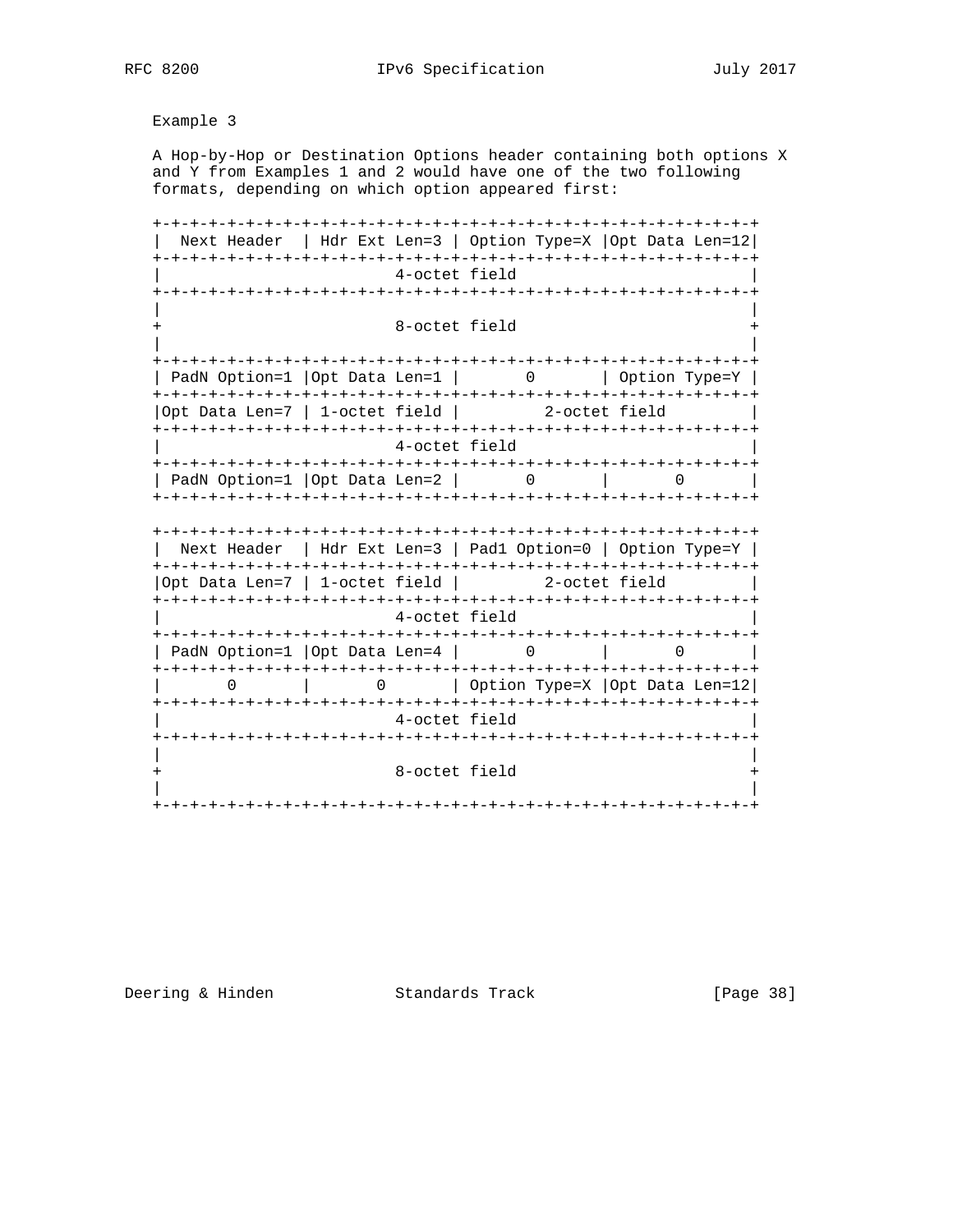Appendix B. Changes Since RFC 2460

This memo has the following changes from RFC 2460.

- o Removed IP Next Generation from the Abstract.
- o Added text in Section 1 that the data transmission order is the same as IPv4 as defined in RFC 791.
- o Clarified the text in Section 3 about decrementing the Hop Limit.
- o Clarified that extension headers (except for the Hop-by-Hop Options header) are not processed, inserted, or deleted by any node along a packet's delivery path.
- o Changed requirement for the Hop-by-Hop Options header to a "may", and added a note to indicate what is expected regarding the Hop-by-Hop Options header.
- o Added a paragraph to Section 4 to clarify how extension headers are numbered and which are upper-layer headers.
- o Added a reference to the end of Section 4 to the "IPv6 Extension Header Types" IANA registry.
- o Incorporated the updates from RFCs 5095 and 5871 to remove the description of RH0, that the allocations guidelines for routing headers are specified in RFC 5871, and removed RH0 from the list of required extension headers.
- o Revised Section 4.5 on IPv6 fragmentation based on updates from RFCs 5722, 6946, 7112, and 8021. This includes:
	- Revised the text to handle the case of fragments that are whole datagrams (i.e., both the Fragment Offset field and the M flag are zero). If received, they should be processed as a reassembled packet. Any other fragments that match should be processed independently. The revised Fragment creation process was modified to not create whole datagram fragments (Fragment Offset field and the M flag are zero).
	- Changed the text to require that IPv6 nodes must not create overlapping fragments. Also, when reassembling an IPv6 datagram, if one or more its constituent fragments is determined to be an overlapping fragment, the entire datagram (and any constituent fragments) must be silently discarded. Includes a clarification that no ICMP error message should be sent if overlapping fragments are received.

Deering & Hinden Standards Track [Page 39]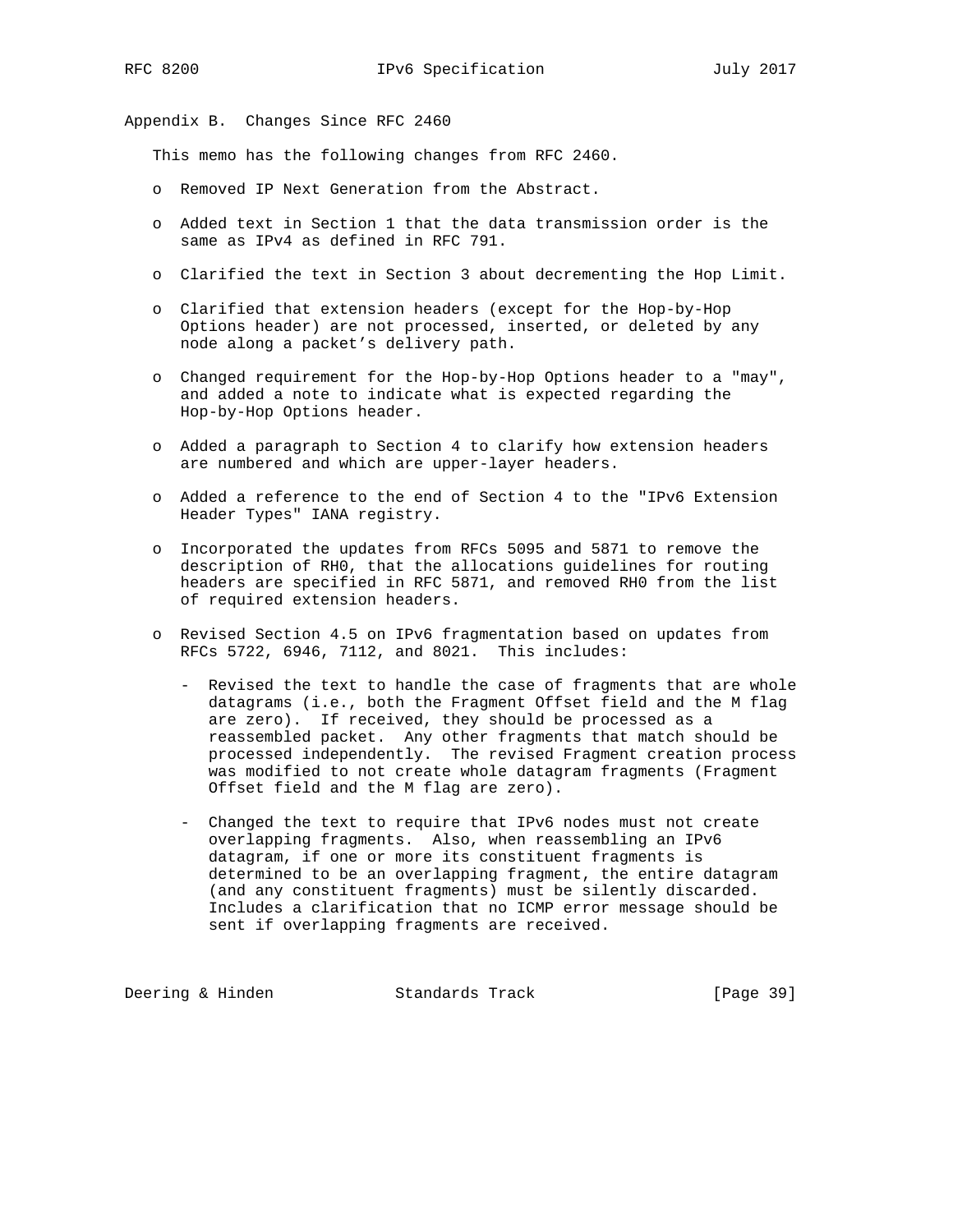- Revised the text to require that all headers through the first Upper-Layer header are in the first fragment. This changed the text describing how packets are fragmented and reassembled and added a new error case.
- Added text to the Fragment header process on handling exact duplicate fragments.
- Updated the Fragmentation header text to correct the inclusion of an Authentication Header (AH) and noted No Next Header case.
- Changed terminology in the Fragment header section from "Unfragmentable Headers" to "Per-Fragment headers".
- Removed the paragraph in Section 5 that required including a Fragment header to outgoing packets if an ICMP Packet Too Big message reports a Next-Hop MTU less than 1280.
- Changed the text to clarify MTU restriction and 8-byte restrictions, and noted the restriction on headers in the first fragment.
- o In Section 4.5, added clarification noting that some fields in the IPv6 header may also vary across the fragments being reassembled, and that other specifications may provide additional instructions for how they should be reassembled. See, for example, Section 5.3 of [RFC3168].
- o Incorporated the update from RFC 6564 to add a new Section 4.8 that describes recommendations for defining new extension headers and options.
- o Added text to Section 5 to define "IPv6 minimum link MTU".
- o Simplified the text in Section 6 about Flow Labels and removed what was Appendix A ("Semantics and Usage of the Flow Label Field"); instead, pointed to the current specifications of the IPv6 Flow Label field in [RFC6437] and the Traffic Class field in [RFC2474] and [RFC3168].
- o Incorporated the update made by RFC 6935 ("IPv6 and UDP Checksums for Tunneled Packets") in Section 8. Added an exception to the default behavior for the handling of UDP packets with zero checksums for tunnels.
- o Added instruction to Section 9, "IANA Considerations", to change references to RFC 2460 to this document.

Deering & Hinden Standards Track [Page 40]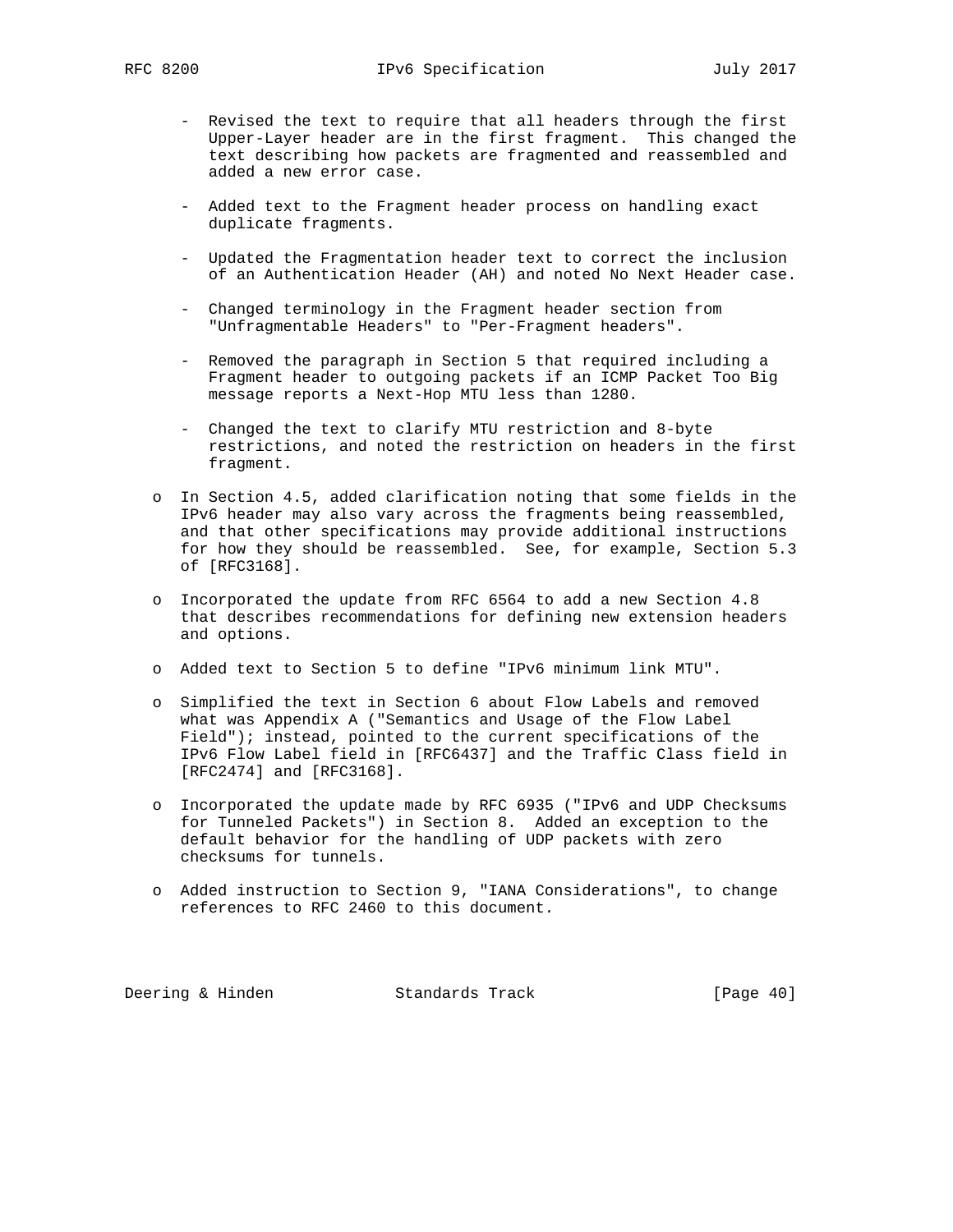- o Revised and expanded Section 10, "Security Considerations".
- o Added a paragraph to the Acknowledgments section acknowledging the authors of the updating documents.
- o Updated references to current versions and assigned references to normative and informative.
- o Made changes to resolve the errata on RFC 2460. These are:

 Erratum ID 2541 [Err2541]: This erratum notes that RFC 2460 didn't update RFC 2205 when the length of the flow label was changed from 24 to 20 bits from RFC 1883. This issue was resolved in RFC 6437 where the flow label is defined. This specification now references RFC 6437. No change is required.

 Erratum ID 4279 [Err4279]: This erratum noted that the specification doesn't handle the case of a forwarding node receiving a packet with a zero Hop Limit. This is fixed in Section 3 of this specification.

 Erratum ID 4657 [Err4657]: This erratum proposed text that extension headers must never be inserted by any node other than the source of the packet. This was resolved in Section 4, "IPv6 Extension Headers".

 Erratum ID 4662 [Err4662]: This erratum proposed text that extension headers, with one exception, are not examined, processed, modified, inserted, or deleted by any node along a packet's delivery path. This was resolved in Section 4, "IPv6 Extension Headers".

 Erratum ID 2843: This erratum is marked "Rejected". No change was made.

Deering & Hinden Standards Track [Page 41]